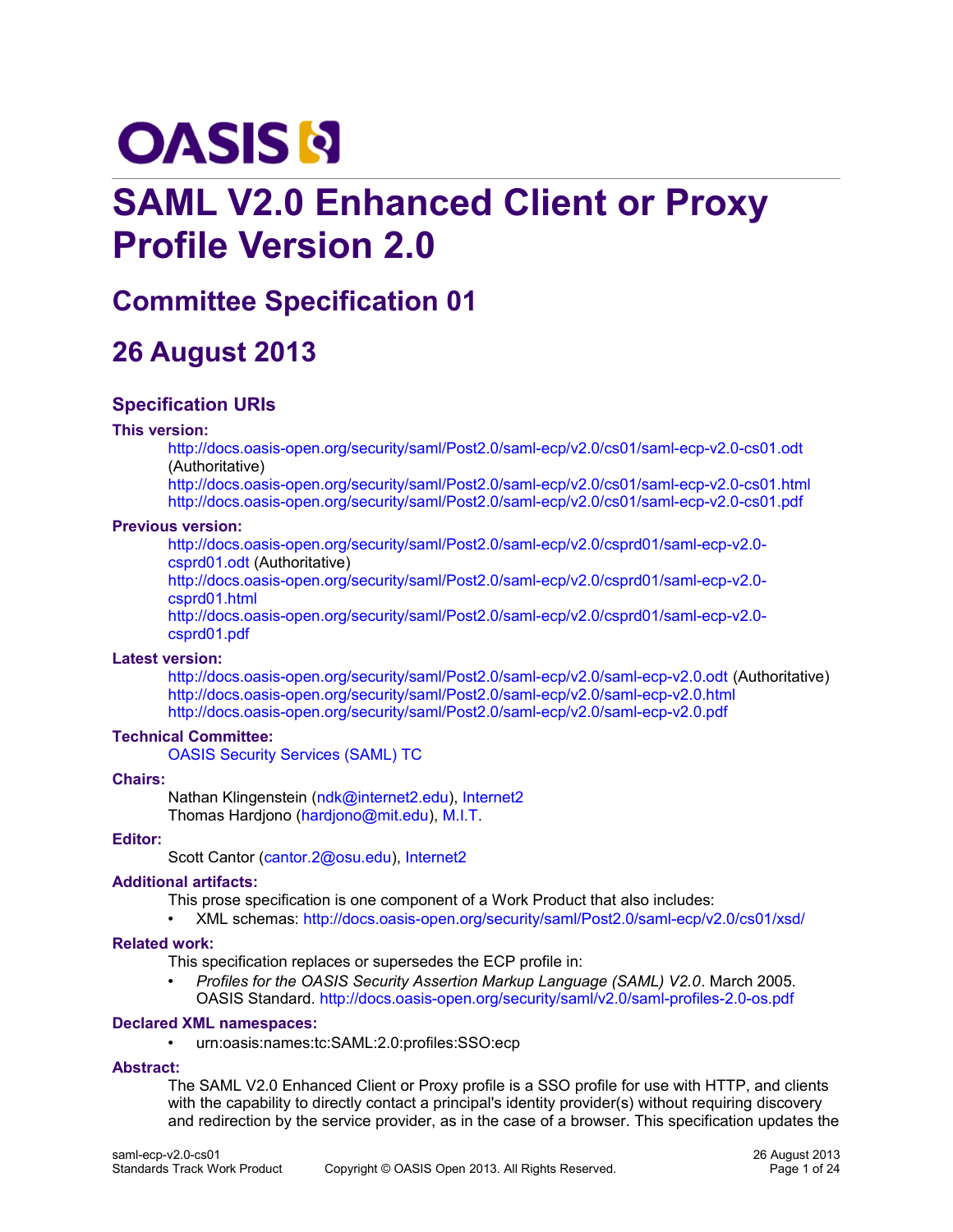original profile by adding support for "Holder of Key" subject confirmation [\[SAML2HOK\]](#page-7-0) and channel bindings [\[ChanBind\].](#page-6-0)

#### **Status:**

This document was last revised or approved by the OASIS Security Services (SAML) TC on the above date. The level of approval is also listed above. Check the "Latest version" location noted above for possible later revisions of this document.

Technical Committee members should send comments on this Work Product to the Technical Committee's email list. Others should send comments to the Technical Committee by using the ["Send A Comment"](http://www.oasis-open.org/committees/comments/index.php?wg_abbrev=security) button on the Technical Committee's web page at [http://www.oasis](http://www.oasis-open.org/committees/security/)[open.org/committees/security/.](http://www.oasis-open.org/committees/security/)

For information on whether any patents have been disclosed that may be essential to implementing this Work Product, and any offers of patent licensing terms, please refer to the Intellectual Property Rights section of the Technical Committee web page [\(http://www.oasis](http://www.oasis-open.org/committees/security/ipr.php)[open.org/committees/security/ipr.php\)](http://www.oasis-open.org/committees/security/ipr.php).

#### **Citation format**

When referencing this Work Product the following citation format should be used:

#### **[SAML-ecp-v2.0]**

*SAML V2.0 Enhanced Client or Proxy Profile Version 2.0*. 26 August 2013. OASIS Committee Specification 01. [http://docs.oasis-open.org/security/saml/Post2.0/saml-ecp/v2.0/cs01/saml-ecp](http://docs.oasis-open.org/security/saml/Post2.0/saml-ecp/v2.0/cs01/saml-ecp-v2.0-cs01.html)[v2.0-cs01.html.](http://docs.oasis-open.org/security/saml/Post2.0/saml-ecp/v2.0/cs01/saml-ecp-v2.0-cs01.html)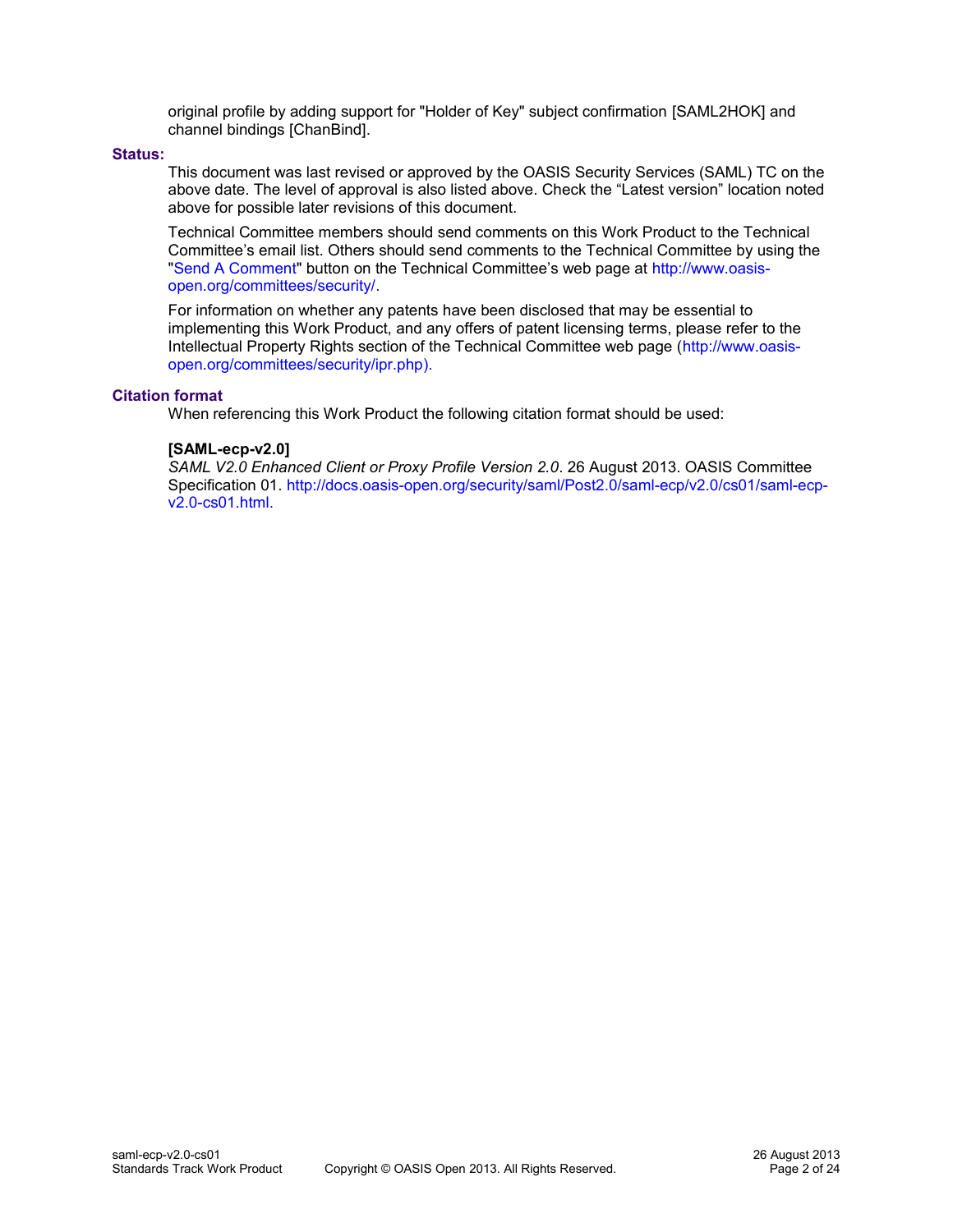# **Notices**

Copyright © OASIS Open 2013. All Rights Reserved.

All capitalized terms in the following text have the meanings assigned to them in the OASIS Intellectual Property Rights Policy (the "OASIS IPR Policy"). The full [Policy](http://www.oasis-open.org/policies-guidelines/ipr) may be found at the OASIS website.

This document and translations of it may be copied and furnished to others, and derivative works that comment on or otherwise explain it or assist in its implementation may be prepared, copied, published, and distributed, in whole or in part, without restriction of any kind, provided that the above copyright notice and this section are included on all such copies and derivative works. However, this document itself may not be modified in any way, including by removing the copyright notice or references to OASIS, except as needed for the purpose of developing any document or deliverable produced by an OASIS Technical Committee (in which case the rules applicable to copyrights, as set forth in the OASIS IPR Policy, must be followed) or as required to translate it into languages other than English.

The limited permissions granted above are perpetual and will not be revoked by OASIS or its successors or assigns.

This document and the information contained herein is provided on an "AS IS" basis and OASIS DISCLAIMS ALL WARRANTIES, EXPRESS OR IMPLIED, INCLUDING BUT NOT LIMITED TO ANY WARRANTY THAT THE USE OF THE INFORMATION HEREIN WILL NOT INFRINGE ANY OWNERSHIP RIGHTS OR ANY IMPLIED WARRANTIES OF MERCHANTABILITY OR FITNESS FOR A PARTICULAR PURPOSE.

OASIS requests that any OASIS Party or any other party that believes it has patent claims that would necessarily be infringed by implementations of this OASIS Committee Specification or OASIS Standard, to notify OASIS TC Administrator and provide an indication of its willingness to grant patent licenses to such patent claims in a manner consistent with the IPR Mode of the OASIS Technical Committee that produced this specification.

OASIS invites any party to contact the OASIS TC Administrator if it is aware of a claim of ownership of any patent claims that would necessarily be infringed by implementations of this specification by a patent holder that is not willing to provide a license to such patent claims in a manner consistent with the IPR Mode of the OASIS Technical Committee that produced this specification. OASIS may include such claims on its website, but disclaims any obligation to do so.

OASIS takes no position regarding the validity or scope of any intellectual property or other rights that might be claimed to pertain to the implementation or use of the technology described in this document or the extent to which any license under such rights might or might not be available; neither does it represent that it has made any effort to identify any such rights. Information on OASIS' procedures with respect to rights in any document or deliverable produced by an OASIS Technical Committee can be found on the OASIS website. Copies of claims of rights made available for publication and any assurances of licenses to be made available, or the result of an attempt made to obtain a general license or permission for the use of such proprietary rights by implementers or users of this OASIS Committee Specification or OASIS Standard, can be obtained from the OASIS TC Administrator. OASIS makes no representation that any information or list of intellectual property rights will at any time be complete, or that any claims in such list are, in fact, Essential Claims.

The name "OASIS" is a trademark of [OASIS,](http://www.oasis-open.org/) the owner and developer of this specification, and should be used only to refer to the organization and its official outputs. OASIS welcomes reference to, and implementation and use of, specifications, while reserving the right to enforce its marks against misleading uses. Please see<http://www.oasis-open.org/policies-guidelines/trademark>for above guidance.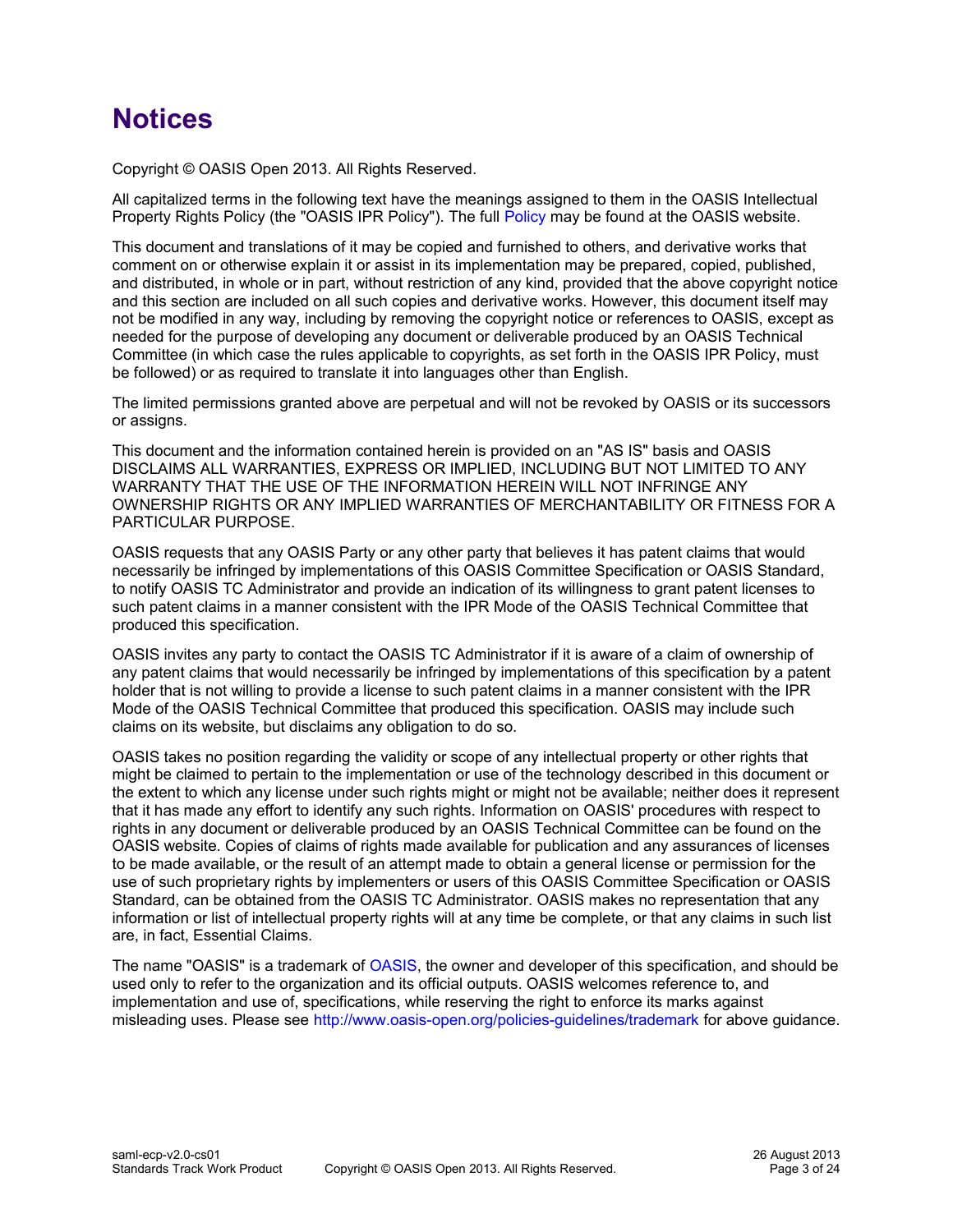# **Table of Contents**

| $\mathbf{1}$   |                                                                                                                                                  |  |  |
|----------------|--------------------------------------------------------------------------------------------------------------------------------------------------|--|--|
|                | 1.1                                                                                                                                              |  |  |
|                | 1.2                                                                                                                                              |  |  |
|                | 1.3                                                                                                                                              |  |  |
|                | 1.4                                                                                                                                              |  |  |
| $\overline{2}$ |                                                                                                                                                  |  |  |
|                | 2.1                                                                                                                                              |  |  |
|                | 2.2                                                                                                                                              |  |  |
|                | 2.3                                                                                                                                              |  |  |
|                | 2.3.1                                                                                                                                            |  |  |
|                | 2.3.1.1                                                                                                                                          |  |  |
|                | 2.3.2                                                                                                                                            |  |  |
|                | 2.3.2.1                                                                                                                                          |  |  |
|                | 2.3.2.2                                                                                                                                          |  |  |
|                | 2.3.3                                                                                                                                            |  |  |
|                | 2.3.4                                                                                                                                            |  |  |
|                | 2.3.4.1                                                                                                                                          |  |  |
|                | 2.3.4.2                                                                                                                                          |  |  |
|                | 2.3.5                                                                                                                                            |  |  |
|                | 2.3.5.1                                                                                                                                          |  |  |
|                | 2.3.6                                                                                                                                            |  |  |
|                | 2.3.6.1                                                                                                                                          |  |  |
|                | 2.3.6.2                                                                                                                                          |  |  |
|                | 2.3.6.3                                                                                                                                          |  |  |
|                | 2.3.6.4                                                                                                                                          |  |  |
|                | 2.3.7                                                                                                                                            |  |  |
|                |                                                                                                                                                  |  |  |
|                | 2.3.7.2                                                                                                                                          |  |  |
|                | 2.3.8                                                                                                                                            |  |  |
|                | 2.3.9                                                                                                                                            |  |  |
|                | 2.3.10                                                                                                                                           |  |  |
|                | 2.3.11                                                                                                                                           |  |  |
| 3              |                                                                                                                                                  |  |  |
|                | 3.1                                                                                                                                              |  |  |
|                | 3.1.1                                                                                                                                            |  |  |
|                | 3.1.2                                                                                                                                            |  |  |
|                | 3.1.3                                                                                                                                            |  |  |
|                | 26 August 2013<br>saml-ecp-v2.0-cs01<br><b>Standards Track Work Product</b><br>Copyright © OASIS Open 2013. All Rights Reserved.<br>Page 4 of 24 |  |  |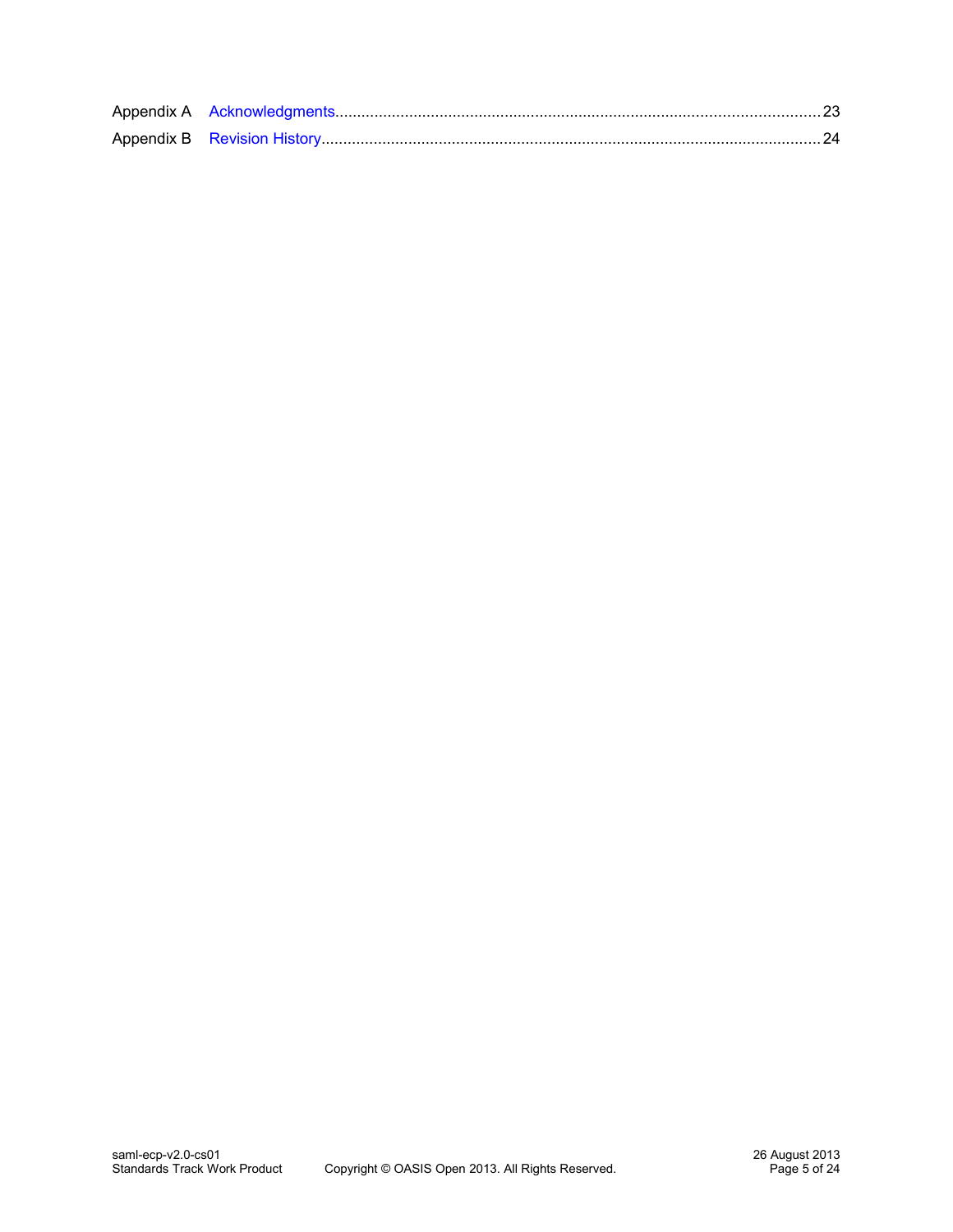# <span id="page-5-1"></span>**1 Introduction**

The SAML V2.0 Enhanced Client or Proxy (ECP) profile is a SSO profile for use with HTTP, and clients with the capability to directly contact a principal's identity provider(s) without requiring discovery and redirection by the service provider, as in the case of a browser. It is particularly useful for desktop or serverside HTTP clients.

This specification updates the original profile by adding support for "Holder of Key" subject confirmatio[n](#page-7-0) [\[SAML2HOK\]](#page-7-0) and channel bindings [\[ChanBind\].](#page-6-0) These additions are optional from a deployment perspective, and are incorporated in a backward-compatible fashion for use with existing implementations when the new features are not used. Both features can be used independently or together, to strengthen the security of the profile.

The addition of "Holder of Key" support has been well-motivated by previous work (e.g., [\[HOKSSO\]\)](#page-7-3), and is equally useful here to strenghten the security and widen the applicability of the original ECP Profile. Incorporation of this addition is accomplished in an analagous manner to [\[HOKSSO\],](#page-7-3) but additional non-TLS (and non-public key) options are permitted to allow for proof of key possession based on XML Signatures [\[XMLSig\]](#page-8-2) or HTTP-compatible mechanisms that may emerge in the future.

The addition of channel bindings takes advantage of the enhanced client's capability to intelligently add information to its exchange with the identity provider, in this case channel bindings between itself and the service provider. Combining this with channel bindings transmitted by the service provider in its (signed) <samlp:AuthnRequest> message allows the identity provider to perform channel bindings verification on behalf of both parties without introducing a requirement for key management into the enhanced client. This in turn allows the identity provider's typically strong and flexible authentication of the service provider to supplement (or substitute for) the typically ineffectual authentication that commercial TLS certificates allow the client to perform.

# <span id="page-5-0"></span>**1.1 Terminology**

The keywords "MUST", "MUST NOT", "REQUIRED", "SHALL", "SHALL NOT", "SHOULD", "SHOULD NOT", "RECOMMENDED", "MAY", and "OPTIONAL" in this specification are to be interpreted as described in [\[RFC2119\].](#page-7-2) These keywords are thus capitalized when used to unambiguously specify requirements over protocol and application features and behavior that affect the interoperability and security of implementations. When these words are not capitalized, they are meant in their natural-language sense.

Conventional XML namespace prefixes are used throughout the listings in this specification to stand for their respective namespaces as follows, whether or not a namespace declaration is present in the example:

| <b>Prefix</b> | <b>XML Namespace</b>                                 | <b>Comments</b>                                                                                               |
|---------------|------------------------------------------------------|---------------------------------------------------------------------------------------------------------------|
| saml:         | urn:oasis:names:tc:SAML:2.0:assertion                | This is the SAML V2.0 assertion namespace<br>defined in the SAML V2.0 core specification<br>[SAML2Core].      |
| samlp:        | urn:oasis:names:tc:SAML:2.0:protocol                 | This is the SAML V2.0 protocol namespace<br>defined in the SAML V2.0 core specification<br>[SAML2Core].       |
| md:           | urn:oasis:names:tc:SAML:2.0:metadata                 | This is the SAML V2.0 metadata namespace<br>defined in the SAML V2.0 metadata specifica-<br>tion [SAML2Meta]. |
| cb:           | urn:oasis:names:tc:SAML:protocol:ext:channel-binding | This is the SAML V2.0 channel binding exten-<br>sion namespace [ChanBind].                                    |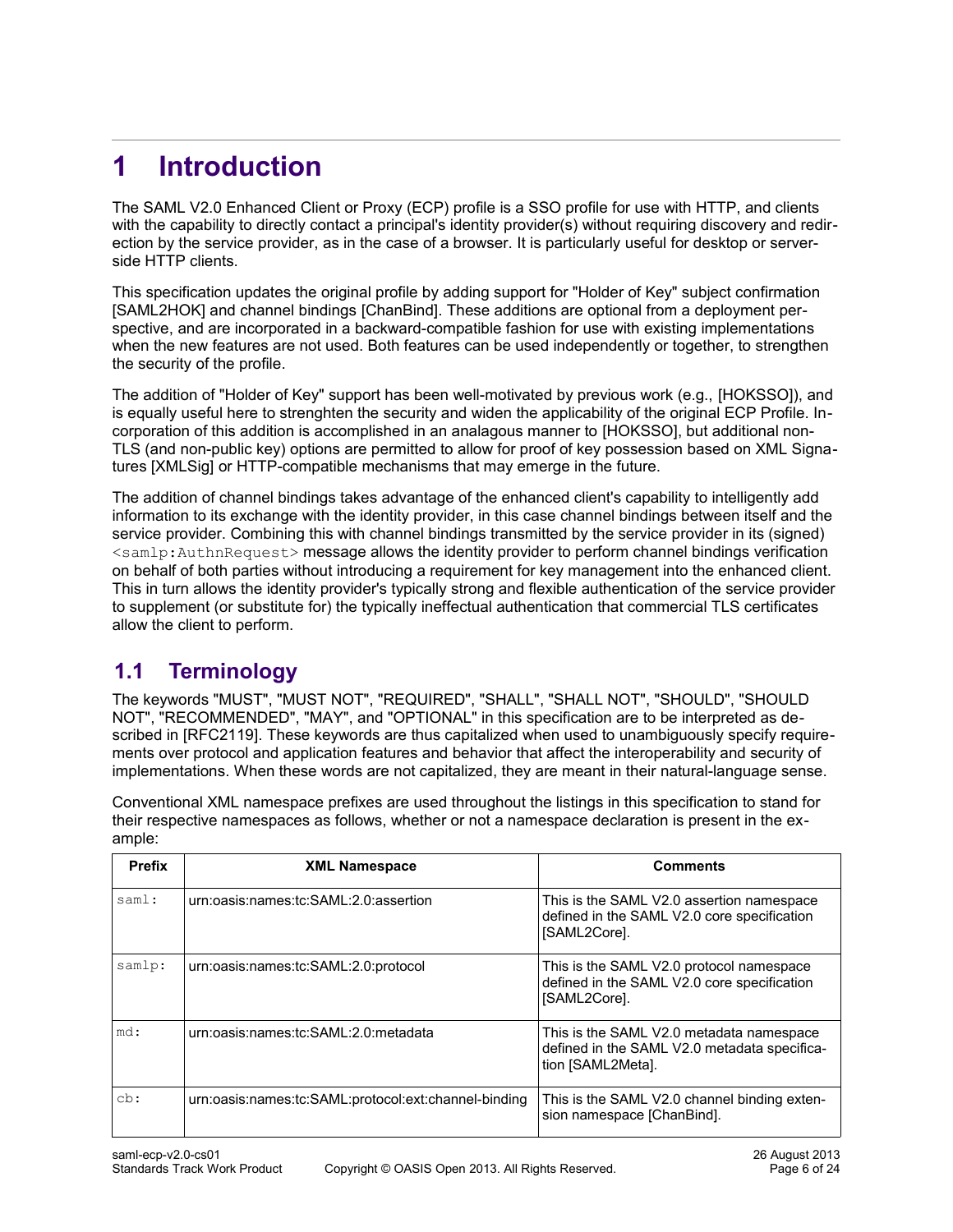| paos: | urn:liberty:paos:2003-08                                                              | This is the PAOS V1.1 namespace defined in<br>the PAOS V1.1 specification [PAOS].                                                                           |
|-------|---------------------------------------------------------------------------------------|-------------------------------------------------------------------------------------------------------------------------------------------------------------|
| ecp:  | urn:oasis:names:tc:SAML:2.0:profiles:SSO:ecp                                          | The is the Enhanced Client or Proxy Profile<br>namespace defined in [SAML2Prof] and up-<br>dated by this specification.                                     |
| S:    | http://schemas.xmlsoap.org/soap/envelope/                                             | This is the SOAP 1.1 envelope namespace<br>defined in [SOAP1.1].                                                                                            |
| ds:   | http://www.w3.org/2000/09/xmldsig#                                                    | This is the XML digital signature namespace<br>defined in the XML Signature Syntax and Pro-<br>cessing specification [XMLSig].                              |
| xenc: | http://www.w3.org/2001/04/xmlenc#                                                     | This is the XML encryption namespace defined<br>in the XML Encryption Syntax and Processing<br>specification [XMLEnc].                                      |
| wsse: | http://docs.oasis-open.org/wss/2004/01/oasis-200401-<br>wss-wssecurity-secext-1.0.xsd | This is the WS-Security Security Extensions<br>namespace defined in the WS-Security SOAP<br>Message Security specification [WSS111].                        |
| xsd:  | http://www.w3.org/2001/XMLSchema                                                      | This namespace is defined in the W3C XML<br>Schema specification [Schema1]. In schema<br>listings, this is the default namespace and no<br>prefix is shown. |
| xsi:  | http://www.w3.org/2001/XMLSchema-instance                                             | This is the XML Schema namespace for<br>schema-related markup that appears in XML<br>instances [Schema1].                                                   |

This specification uses the following typographical conventions in text: <ns: Element>, Attribute, **Datatype**, OtherCode.

This specification uses the following typographical conventions in XML listings:

Listings of XML schemas appear like this.

<span id="page-6-2"></span>Listings of XML examples appear like this. These listings are non-normative.

# **1.2 Terminology**

The term *TLS* as used in this specification refers to either the Secure Sockets Layer (SSL) Protocol 3.[0](#page-8-4) [\[SSL3\]](#page-8-4) or any version of the Transport Layer Security (TLS) Protocol [\[RFC2246\]](#page-7-6)[\[RFC4346\]](#page-7-5)[\[RFC5246\].](#page-7-4) As used in this specification, the term *TLS* specifically does **not** refer to the SSL Protocol 2.0 [\[SSL2\].](#page-8-3)

Unless otherwise noted, the term *X.509 certificate* refers to an X.509 client certificate as specified in the relevant version of the TLS protocol.

# **1.3 Normative References**

<span id="page-6-1"></span><span id="page-6-0"></span>

| [CBReg]        | Channel Binding Types Registry, IANA.<br>http://www.iana.org/assignments/channel-binding-types/                                                                                                                                      |
|----------------|--------------------------------------------------------------------------------------------------------------------------------------------------------------------------------------------------------------------------------------|
| [ChanBind]     | <b>OASIS Committee Specification, SAML V2.0 Channel Binding Extensions</b><br>Version 1.0, July 2013. http://docs.oasis-open.org/security/saml/Post2.0/saml-<br>channel-binding-ext/v1.0/cs01/saml-channel-binding-ext-v1.0-cs01.pdf |
| [ChanBind-XSD] | OASIS Committee Specification, Extension Schema for SAML V2.0 Channel<br>Binding Extensions Version 1.0, July 2013. http://docs.oasis-                                                                                               |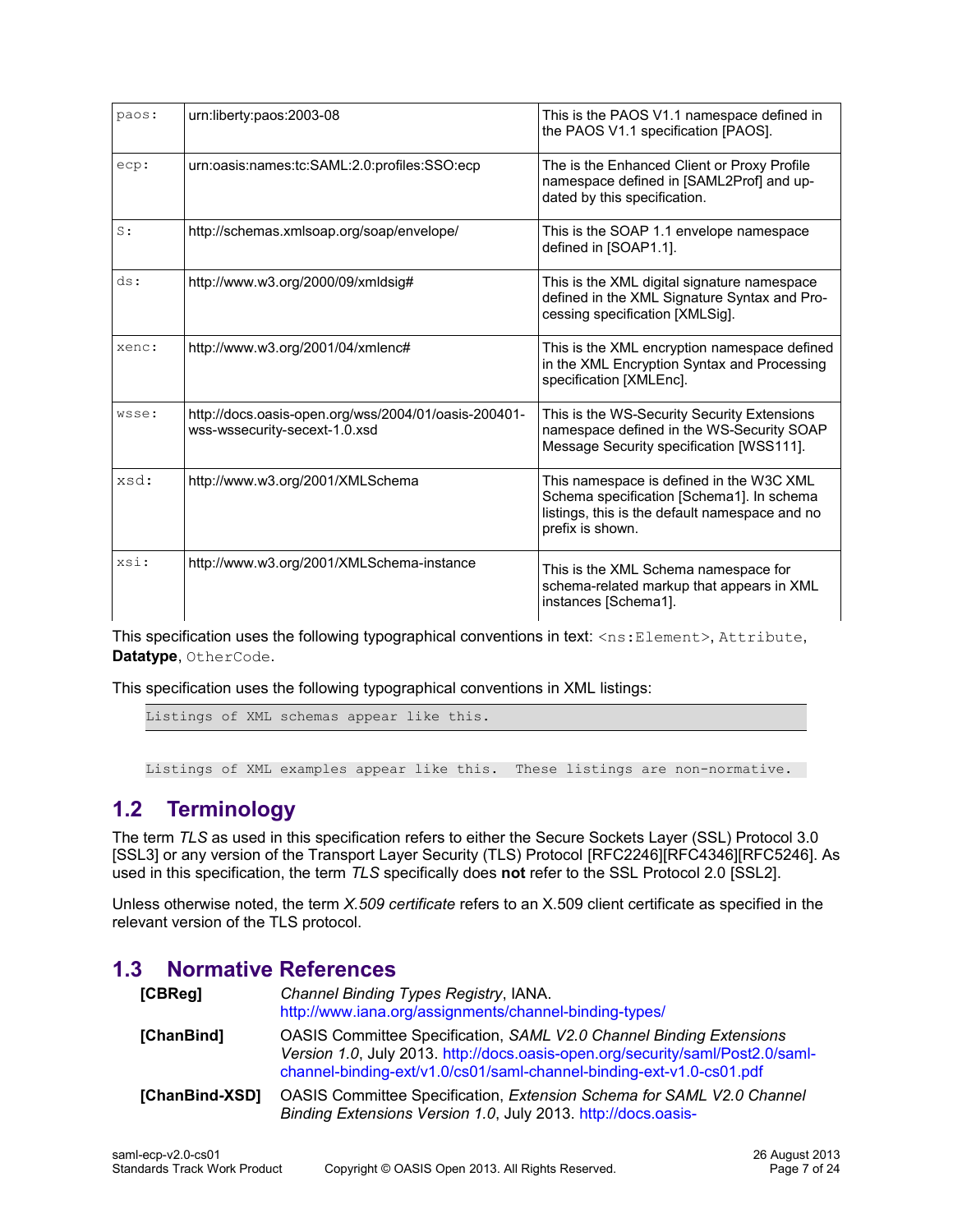<span id="page-7-14"></span><span id="page-7-13"></span><span id="page-7-12"></span><span id="page-7-11"></span><span id="page-7-10"></span><span id="page-7-9"></span><span id="page-7-8"></span><span id="page-7-7"></span><span id="page-7-6"></span><span id="page-7-5"></span><span id="page-7-4"></span><span id="page-7-3"></span><span id="page-7-2"></span><span id="page-7-1"></span><span id="page-7-0"></span>

|               | open.org/security/saml/Post2.0/saml-channel-binding-ext/v1.0/cs01/xsd/saml-<br>channel-binding-ext-v1.0.xsd                                                                                                                                 |
|---------------|---------------------------------------------------------------------------------------------------------------------------------------------------------------------------------------------------------------------------------------------|
| [HOKSSO]      | OASIS Committee Specification, SAML V2.0 Holder-of-Key Web Browser SSO<br>Profile Version 1.0, August 2010. http://docs.oasis-<br>open.org/security/saml/Post2.0/sstc-saml-holder-of-key-browser-sso-cs-02.pdf                              |
| [PAOS]        | R. Aarts. Liberty Reverse HTTP Binding for SOAP Specification Version 1.1.                                                                                                                                                                  |
|               | Liberty Alliance Project, 2003.<br>http://www.projectliberty.org/liberty/content/download/1219/7957/file/liberty-paos-<br>v1.1.pdf                                                                                                          |
| [RFC2045]     | N. Freed et al. Multipurpose Internet Mail Extensions (MIME) Part One: Format<br>of Internet Message Bodies. IETF RFC 2045, November 1996.<br>http://www.ietf.org/rfc/rfc2045.txt                                                           |
| [RFC2119]     | S. Bradner. Key words for use in RFCs to Indicate Requirement Levels. IETF<br>RFC 2119, March 1997. http://www.ietf.org/rfc/rfc2119.txt                                                                                                     |
| [RFC2246]     | T. Dierks, C. Allen. The Transport Layer Security Protocol Version 1.0. IETF RFC<br>2246, January 1999. http://www.ietf.org/rfc/rfc2246.txt                                                                                                 |
| [RFC2616]     | R. Fielding, J. Gettys, J. Mogul, H. Frystyk, L. Masinter, P. Leach, T. Berners-<br>Lee. Hypertext Transfer Protocol - HTTP 1.1. IETF RFC 2616, June 1999.<br>http://www.ietf.org/rfc/rfc2616.txt                                           |
| [RFC2617]     | J. Franks, P. Hallam-Baker, J. Hostetler, S. Lawrence, P. Leach, A Luotonen,<br>L.Stewart. HTTP Authentication: Basic and Digest Authentication. IETF RFC<br>2617, June 1999. http://www.ietf.org/rfc/rfc2617.txt                           |
| [RFC4346]     | T. Dierks, E. Rescorla. The Transport Layer Security Protocol Version 1.1. IETF<br>RFC 4346, April 2006. http://www.ietf.org/rfc/rfc4346.txt                                                                                                |
| [RFC5056]     | N. Williams. On the Use of Channel Bindings to Secure Channels. IETF RFC<br>5056, November 2007. http://www.ietf.org/rfc/rfc5056.txt                                                                                                        |
| [RFC5246]     | T. Dierks, E. Rescorla. The Transport Layer Security Protocol Version 1.2. IETF<br>RFC 5246, August 2008. http://www.ietf.org/rfc/rfc5246.txt                                                                                               |
| [RFC5280]     | D. Cooper, S. Santesson, S. Farrell, S. Boeyen, R. Housley, W. Polk. Internet<br>X.509 Public Key Infrastructure Certificate and Certificate Revocation List (CRL)<br>Profile. IETF RFC 5280, May 2008. http://www.ietf.org/rfc/rfc5280.txt |
| [RFC5929]     | J. Altman, et al. Channel Bindings for TLS. IETF RFC 5929, July 2010.<br>http://www.ietf.org/rfc/rfc5929.txt                                                                                                                                |
| [RFC6265]     | A. Barth. HTTP State Management Mechanism. IETF RFC 6265, April 2011.<br>http://www.ietf.org/rfc/rfc6265.txt                                                                                                                                |
| [SAML2Bind]   | OASIS Standard, Bindings for the OASIS Security Assertion Markup Language<br>(SAML) V2.0, March 2005. http://docs.oasis-open.org/security/saml/v2.0/saml-<br>bindings-2.0-os.pdf                                                            |
| [SAML2Core]   | OASIS Standard, Assertions and Protocols for the OASIS Security Assertion<br>Markup Language (SAML) V2.0, March 2005. http://docs.oasis-<br>open.org/security/saml/v2.0/saml-core-2.0-os.pdf                                                |
| [SAML2Del]    | OASIS Committee Specification, SAML V2.0 Condition for Delegation Restriction<br>Version 1.0, November 2009. http://docs.oasis-<br>open.org/security/saml/Post2.0/sstc-saml-delegation-cs-01.pdf                                            |
| [SAML2Errata] | OASIS Approved Errata, SAML V2.0 Errata, May 2012. http://docs.oasis-<br>open.org/security/saml/v2.0/errata05/os/saml-v2.0-errata05-os.pdf                                                                                                  |
| [SAML2HOK]    | OASIS Committee Specification, SAML V2.0 Holder-of-Key Assertion Profile<br>Version 1.0, January 2010. http://docs.oasis-open.org/security/saml/Post2.0/sstc-<br>saml2-holder-of-key-cs-02.pdf                                              |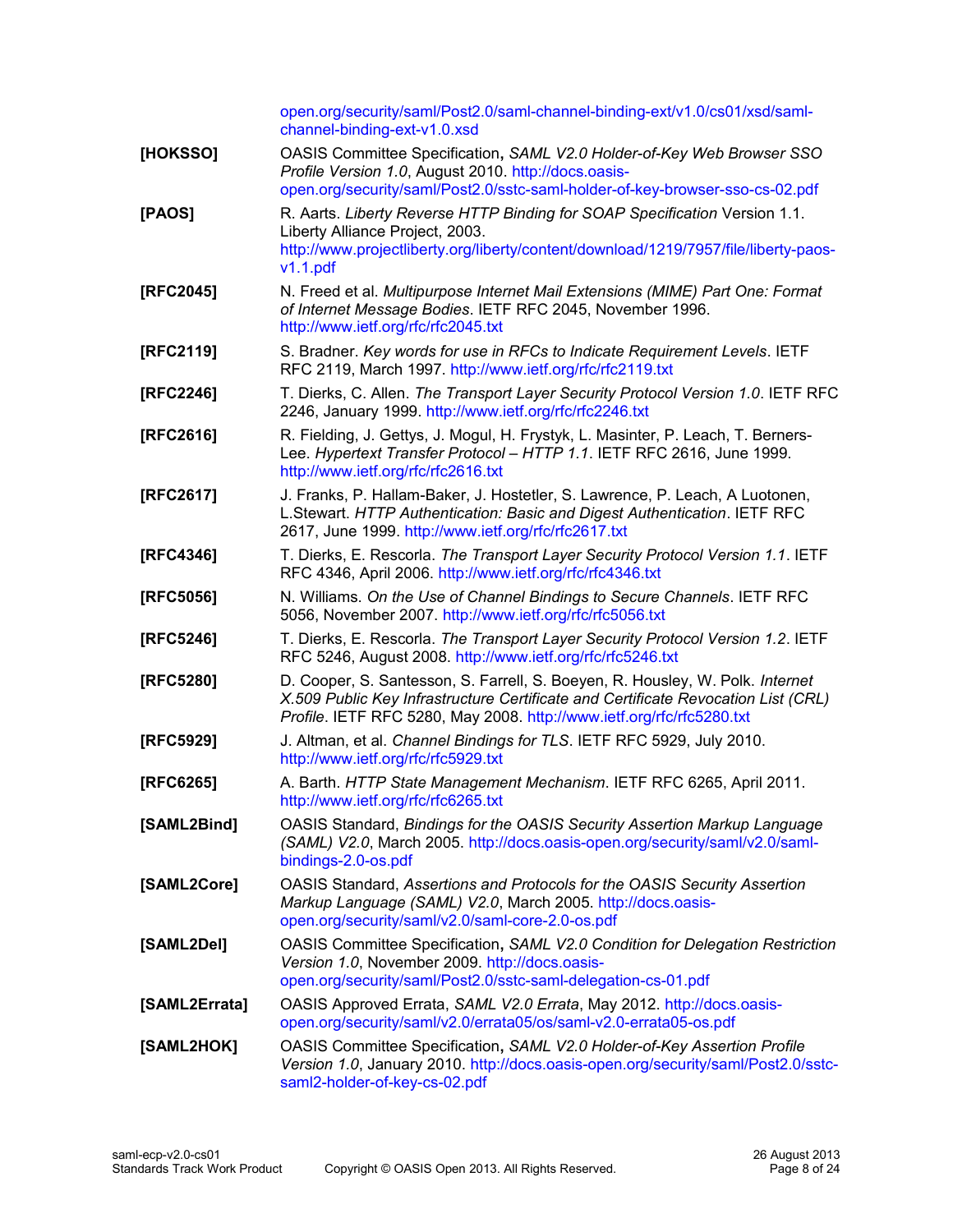<span id="page-8-9"></span><span id="page-8-8"></span><span id="page-8-5"></span><span id="page-8-1"></span>

| [SAML2Meta] | OASIS Standard, Metadata for the OASIS Security Assertion Markup Language<br>(SAML) V2.0, March 2005. http://docs.oasis-open.org/security/saml/v2.0/saml-<br>metadata-2.0-os.pdf          |
|-------------|-------------------------------------------------------------------------------------------------------------------------------------------------------------------------------------------|
| [SAML2Prof] | OASIS Standard, Profiles for the OASIS Security Assertion Markup Language<br>(SAML) V2.0, March 2005. http://docs.oasis-open.org/security/saml/v2.0/saml-<br>profiles-2.0-os.pdf          |
| [Schema1]   | H. S. Thompson et al. XML Schema Part 1: Structures. World Wide Web<br>Consortium Recommendation, May 2001. http://www.w3.org/TR/2001/REC-<br>xmlschema-1-20010502/                       |
| [Schema2]   | Paul V. Biron, Ashok Malhotra. XML Schema Part 2: Datatypes. World Wide Web<br>Consortium Recommendation, May 2001. http://www.w3.org/TR/2001/REC-<br>xmlschema-2-20010502/               |
| [SOAP1.1]   | D. Box et al. Simple Object Access Protocol (SOAP) 1.1. World Wide Web<br>Consortium Note, May 2000. http://www.w3.org/TR/SOAP                                                            |
| [SSL3]      | A. Freier, P. Karlton, P. Kocher. The SSL Protocol Version 3.0. Netscape<br>Communications Corp., November 18, 1996.<br>http://www.mozilla.org/projects/security/pki/nss/ssl/draft302.txt |
| [WSS111]    | OASIS Standard, Web Services Security: SOAP Message Security 1.1.1, May<br>2012. http://docs.oasis-open.org/wss-m/wss/v1.1.1/os/wss-<br>SOAPMessageSecurity-v1.1.1-os.pdf                 |
| [XMLEnc]    | D. Eastlake et al. <i>XML Encryption Syntax and Processing</i> . World Wide Web<br>Consortium Recommendation, December 2002. http://www.w3.org/TR/xmlenc-<br>core/                        |
| [XMLSig]    | D. Eastlake et al. XML Signature Syntax and Processing, Second Edition. World<br>Wide Web Consortium Recommendation, June 2008.<br>http://www.w3.org/TR/xmldsig-core/                     |

# <span id="page-8-7"></span><span id="page-8-6"></span><span id="page-8-4"></span><span id="page-8-2"></span>**1.4 Non-normative References**

<span id="page-8-10"></span><span id="page-8-3"></span><span id="page-8-0"></span>

| [Enc2011] | T. Jager, J. Somorovsky. How to Break XML Encryption. October 2011.<br>http://www.nds.rub.de/media/nds/veroeffentlichungen/2011/10/22/HowToBreakX<br>MLenc.pdf |
|-----------|----------------------------------------------------------------------------------------------------------------------------------------------------------------|
| [SSL2]    | K. Hickman. The SSL Protocol. Netscape Communications Corp., February 9,<br>1995. http://www.mozilla.org/projects/security/pki/nss/ssl/draft02.html            |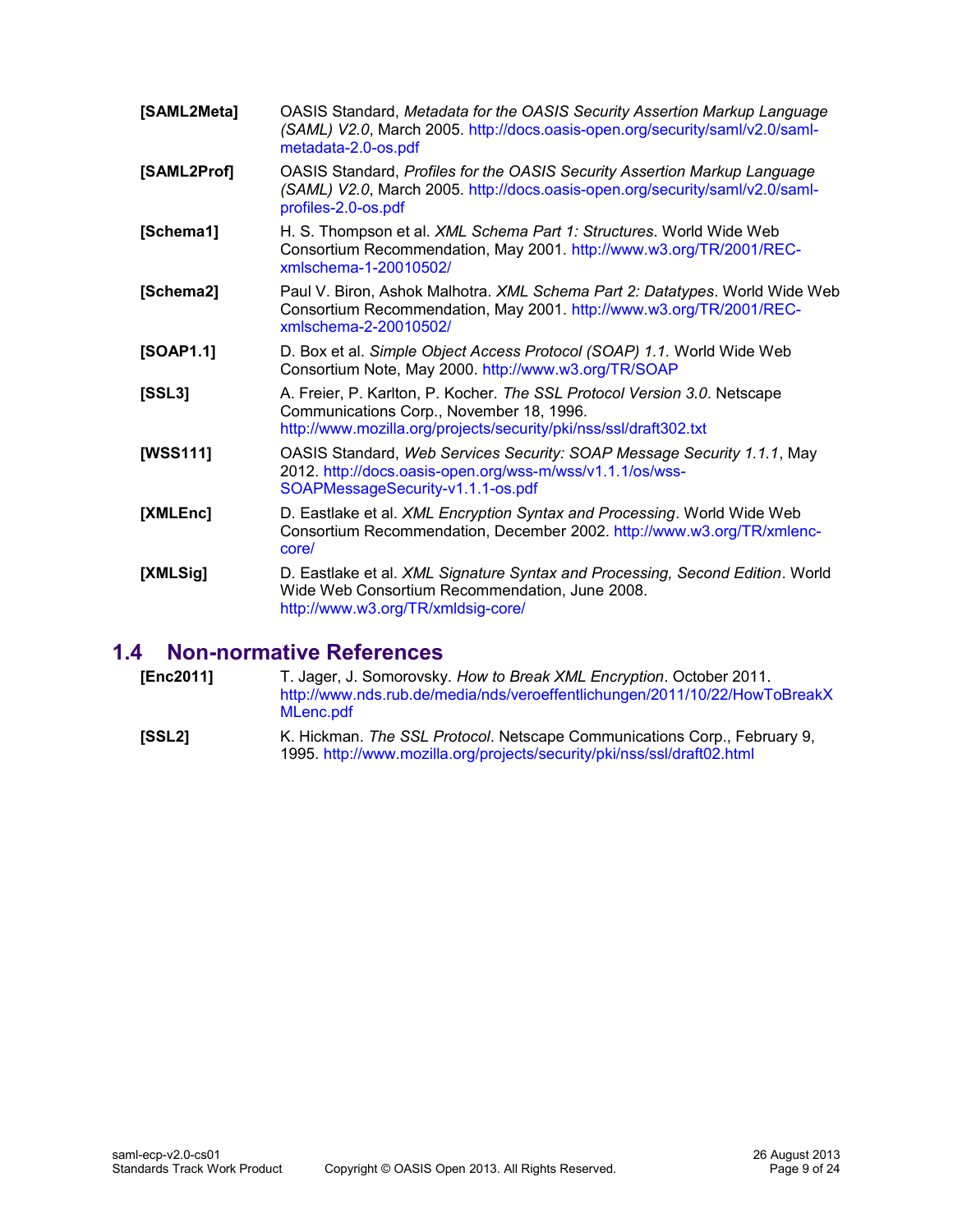# <span id="page-9-4"></span>**2 Enhanced Client or Proxy (ECP) Profile Version 2.0**

# <span id="page-9-3"></span>**2.1 Required Information**

**Identification:** urn:oasis:names:tc:SAML:2.0:profiles:SSO:ecp:2.0

**Contact information:** [security-services-comment@lists.oasis-open.org](mailto:security-services-comment@lists.oasis-open.org)

**[Description:](mailto:security-services-comment@lists.oasis-open.org)** [Given below.](mailto:security-services-comment@lists.oasis-open.org)

**[Updates:](mailto:security-services-comment@lists.oasis-open.org)** The Enhanced Client or Proxy profile in Section 4.2 of [\[SAML2Prof\].](#page-8-9)

# <span id="page-9-2"></span>**2.2 Profile Overview**

The original Enhanced Client or Proxy Profile [\[SAML2Prof\]](#page-8-9) is a SAML authentication profile based on the Authentication Request protocol in [\[SAML2Core\].](#page-7-1) This profile builds on the original in a backwardly-compatible fashion by adding two additional options:

- Channel Bindings
- "Holder of Key Subject" Confirmation

Both features are optional additions to the base profile, and use of this profile without either feature is by design wholly compatible with (and indistinguishable from) the original profile. The two additional options are independent and can be deployed together or separately.

The reader may wish be familiar with the original profile, and some of the normative content of this profile makes reference to the original. The steps outlined in the profile overview, Section 4.2.2, in [\[SAML2Prof\]](#page-8-9) apply equally here.

# <span id="page-9-1"></span>**2.3 Profile Description**

The following sections describe each step in the profile. Some of the normative requirements of the original profile are repeated here for completeness, and to improve the technical presentation of the original material, which has proven somewhat confusing to follow. The normative definitions of the various header blocks, and their schemas, can be found in [\[PAOS\]](#page-7-7) and [\[SAML2Prof\].](#page-8-9)

In the steps that follow, all SOAP header blocks described by the profile MUST contain actor and mustUnderstand attributes set to "http://schemas.xmlsoap.org/soap/actor/next" and "1" respectively unless otherwise indicated.

# <span id="page-9-0"></span>**2.3.1 ECP Issues HTTP Request to Service Provider**

The client makes an arbitrary HTTP request to a service provider for a resource.

To indicate support for this profile, and the PAOS binding, the request MUST include the following HTTP header fields:

- 1. An  $Accept$  header indicating acceptance of the MIME type "application/vnd.paos+xml"
- 2. A PAOS header specifying the PAOS version with a value, at minimum, of "urn:liberty:paos:2003-08" and a supported service value of "urn:oasis:names:tc:SAML:2.0:profiles:SSO:ecp". The service value MAY contain option values as follows:
	- Support for channel bindings indicated by the option value "urn:oasis:names:tc:SAML:protocol:ext:channel-binding"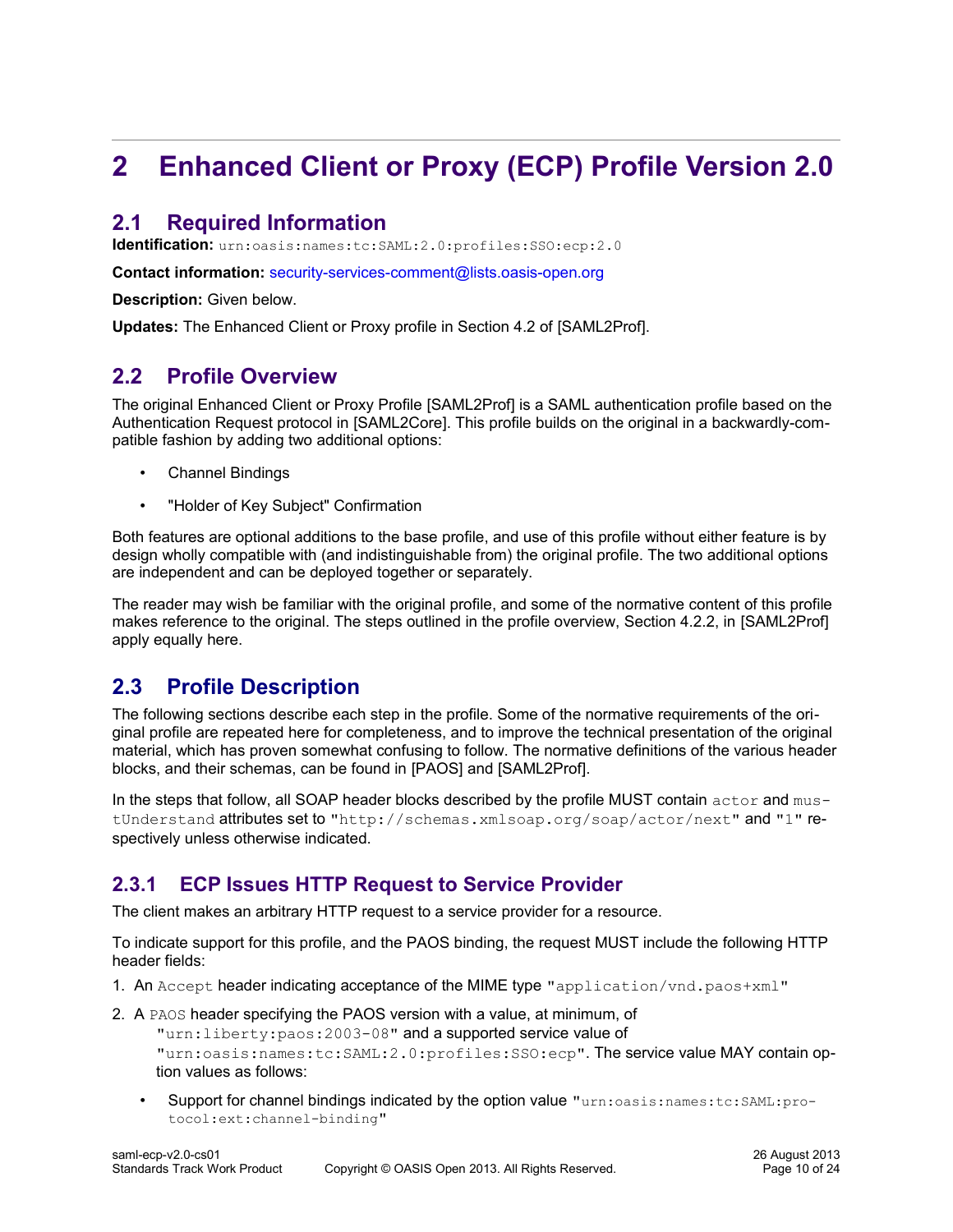- Support for Holder-of-Key subject confirmation indicated by the option value "urn:oasis:names:tc:SAML:2.0:cm:holder-of-key"
- Request for a signed SAML request indicated by the option value "urn:oasis:names:tc:SAML:2.0:profiles:SSO:ecp:2.0:WantAuthnRequestsSigned"
- Request to delegate credentials to the service provider indicated by the option value "urn:oasis:names:tc:SAML:2.0:conditions:delegation"

As defined by [\[PAOS\],](#page-7-7) service values are delimited by semicolons, and options are comma-delimited from the service value and each other.

A client that supports the Holder-of-Key option MAY utilize TLS client authentication using an X.509 certificate (particularly assuming it plans to do so in subsequent communication with the service provider), but proof of key possession is not formally required during this step.

# <span id="page-10-1"></span>**2.3.1.1 Example**

The example demonstrates a client that supports two of the new options requesting a page. The PAOS header is one continuous line.

```
GET /secure/ HTTP/1.1
Host: sp.example.org
Accept: text/html; application/vnd.paos+xml
PAOS: ver="urn:liberty:paos:2003-08";
   "urn:oasis:names:tc:SAML:2.0:profiles:SSO:ecp",
   "urn:oasis:names:tc:SAML:protocol:ext:channel-binding",
   "urn:oasis:names:tc:SAML:2.0:cm:holder-of-key"
```
# <span id="page-10-0"></span>**2.3.2 Service Provider Issues <samlp:AuthnRequest> to ECP**

If the service provider requires a security context for the principal before allowing access to the specified resource, it responds to the HTTP request in the previous step using the PAOS binding, including a <samlp:AuthnRequest> message in its HTTP response.

The HTTP response contains a Status code of 200, and the body consists of a SOAP 1.1 Envelope, which MUST contain the following:

- 1. A <samlp: AuthnRequest> element in the SOAP body. The rules for the request specified in the Browser SSO profile in Section 4.1.4.1 of [\[SAML2Prof\]](#page-8-9) MUST be followed. If the option for a signed request is set by the client (see Section [2.3.1\)](#page-9-0), then the request SHOULD be digitally signed by the service provider.
- 2. A <paos: Request> SOAP header block element (see Section 10 of [\[PAOS\]\)](#page-7-7). Its content MUST be as follows:
	- service MUST be set to "urn:oasis:names:tc:SAML:2.0:profiles:SSO:ecp"
	- responseConsumerURL MUST contain an absolute URL that specifies where error responses generated by the client should be sent; it MUST match the value of the AssertionService-ConsumerURL attribute in the <samlp:AuthnRequest> (or in its absence the location to which the identity provider is expected to target its response, such as a location derived from SAML metadata).
	- messageID MAY be set but is not required
- 3. An <ecp: Request> SOAP header block. This header contains information related to the authentication request that the client may need, such as a list of identity providers acceptable to the service provider, whether the client may interact with the principal through the user interface, and the service provider's (self-asserted) human-readable name. See Section 4.2.4.2 of [\[SAML2Prof\].](#page-8-9)

The SOAP envelope MAY contain an <ecp: RelayState> SOAP header block (see Section 4.2.4.3 o[f](#page-8-9) [\[SAML2Prof\]\)](#page-8-9).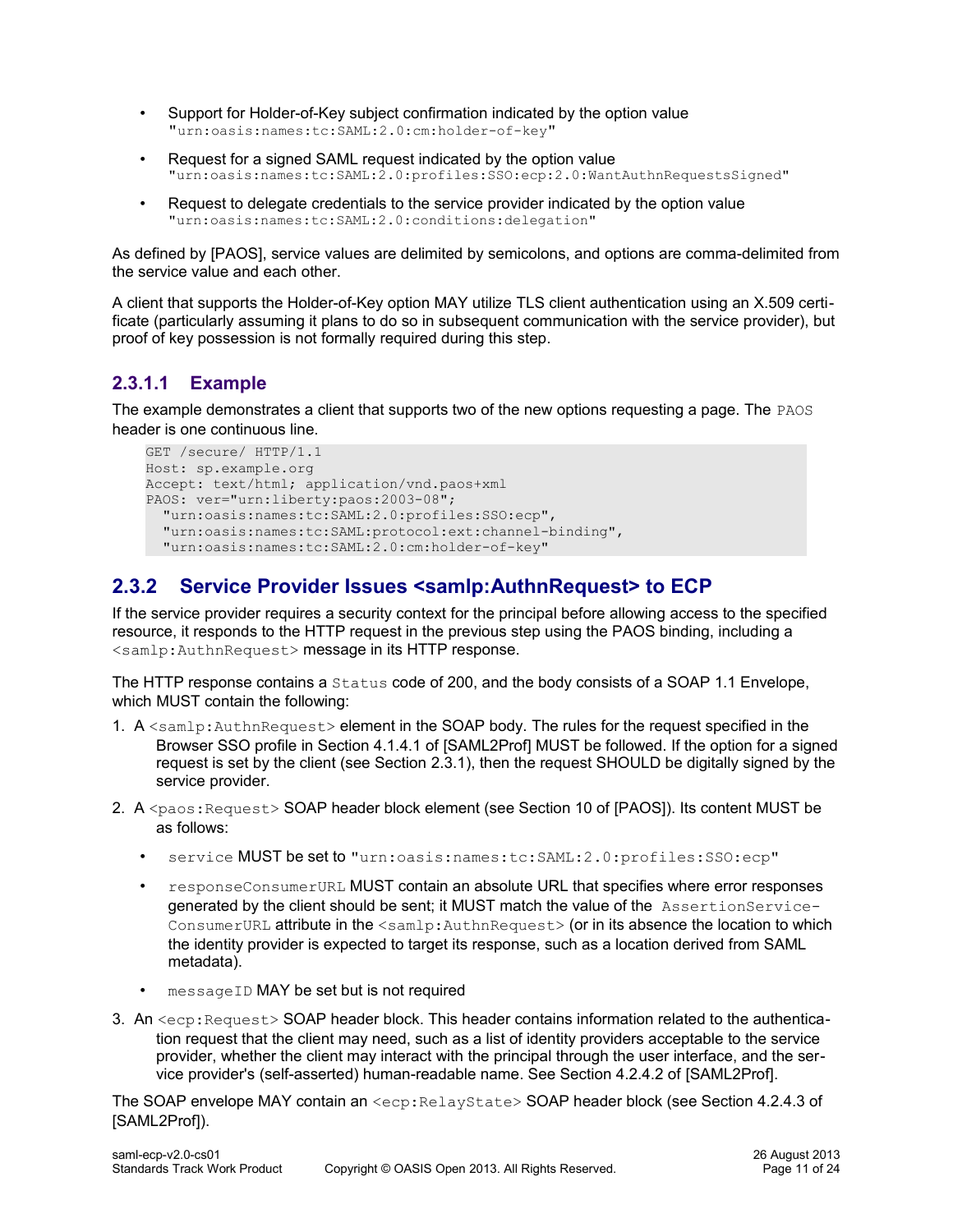If the client includes the "urn:oasis:names:tc:SAML:protocol:ext:channel-binding" option value in its PAOS header, then the service provider MAY include any number of  $\langle$ cb:ChannelBindings> [\[ChanBind\]](#page-6-0) SOAP header blocks in the SOAP envelope. Each element MUST contain no content (i.e., be an empty element) and have a distinct  $Type$  attribute identifying a type of channel bindings supported by the service provider. If the service provider supports channel bindings via an application layer API that limits its knowledge as to the types supported, then it MUST instead include a single, empty  $SOAP header block with no Type attribute.$ 

In parallel, the service provider MUST include a corresponding  $\langle cb; {\tt ChannelBindings}\rangle$  element in the <samlp:Extensions> element of its <samlp:AuthnRequest> message for each SOAP header block it attaches, containing channel bindings of a particular type. Within each extension element, the  $Type$  attribute MAY be set to the channel binding type (if known), and the raw channel binding data MUST be base64-encoded and the result used as the content of the element (per the "default" encoding specified in [\[ChanBind\]\)](#page-6-0). When channel bindings are included, the <samlp:AuthnRequest> message MUST be signed via [\[XMLSig\].](#page-8-2)

If the service provider requires channel bindings, but the client does not support the option, then it MUST instead fail the original request directly. A client MAY require the use of channel bindings by requiring that at least one  $: ChannelBindings> SOAP header block be returned to it. If the  $Type$  is not specified,$ then it is assumed that the appropriate type to use is known out of band.

If the client includes the "urn:oasis:names:tc:SAML:2.0:cm:holder-of-key" option value in its PAOS header, then the service provider MAY include one or more  $\langle$ ecp:SubjectConfirmation> SOAP header blocks in the SOAP envelope. Each element MUST contain no content and have a distinct Method attribute identifying a type of subject confirmation supported by the service provider. See below for a formal description of this header block.

In the absence of any  $\leq$ ecp: SubjectConfirmation> SOAP header blocks, the client MUST rely on out-of-band knowledge, or assume the use of the "urn:oasis:names:tc:SAML:2.0:cm:bearer" confirmation type (as in the original profile). There is no precendence implied if more than one method is included.

Use of Method values other than "urn:oasis:names:tc:SAML:2.0:cm:bearer" or "urn:oasis:names:tc:SAML:2.0:cm:holder-of-key" are undefined by this profile.

If the client includes the "urn:oasis:names:tc:SAML:2.0:profiles:SSO:ecp:2.0:WantAuthnRequestsSigned" option value in its PAOS header, the service provider MUST digitally sign its request message, or fail the client's request. The client MUST NOT rely on this behavior, because legacy service provider ECP implementations will not be aware of the option.

If the client includes the "urn:oasis:names:tc:SAML:2.0:conditions:delegation" option value in its PAOS header, or in the presence of other (unspecified) indicators, a service provider MAY request a delegated assertion from the identity provider by including in its request a  $\leq$ saml: Conditions> element containing a <saml:AudienceRestriction> element containing a <saml:Audience> of "urn:oasis:names:tc:SAML:2.0:conditions:delegation". This is a generic identifier signifying the eventual identity provider as an audience for the assertion, due to the fact that the service provider does not in general know the eventual choice of identity provider to be used. (This identifier is the namespace defined by [\[SAML2Del\],](#page-7-8) and is reused here for convenience, though the eventual use of delegation may or may not involve that extension.)

# <span id="page-11-0"></span>**2.3.2.1 <ecp:SubjectConfirmation> Header Block**

The  $\le$ ecp: SubjectConfirmation> element is a SOAP header block that identifies a method of subject confirmation supported by a service provider, or how an identity provider expects subject confirmation to be performed by the client. It contains the following attributes and elements:

S:mustUnderstand [Required] The value MUST be "1" (true).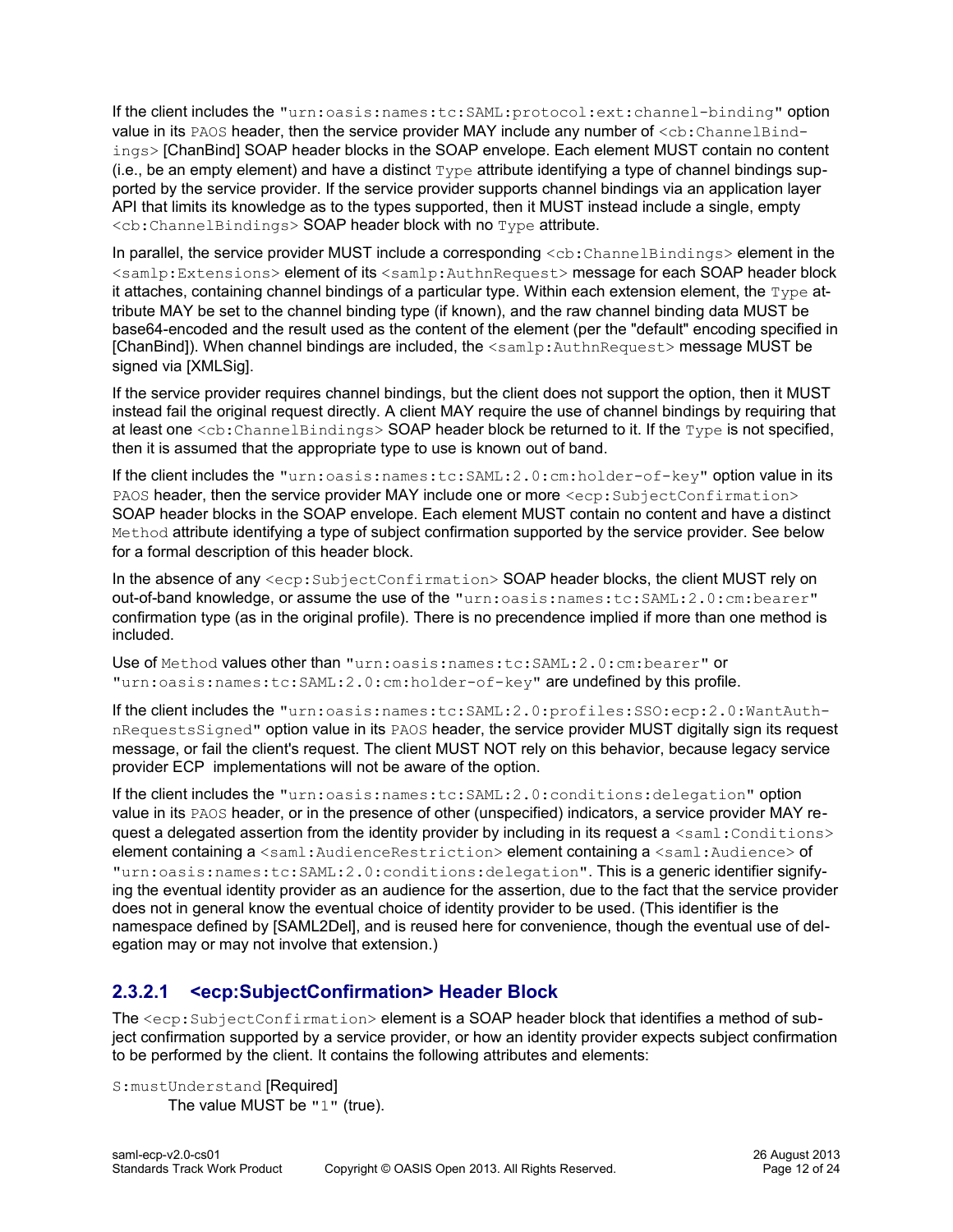#### S:actor [Required]

The value MUST be "http://schemas.xmlsoap.org/soap/actor/next".

Method [Required]

A URI reference that identifies a protocol or mechanism to be used to confirm the subject.

#### <saml:SubjectConfirmationData> [Optional]

Identifies the subject confirmation data bound into the issued assertion(s) by an identity provider.

The following schema fragment defines the <ecp:SubjectConfirmation> element and its **ecp:SubjectConfirmationType** complex type:

```
<element name="SubjectConfirmation" type="ecp:SubjectConfirmationType"/>
<complexType name="SubjectConfirmationType">
  <sequence>
    <element ref="saml:SubjectConfirmationData" minOccurs="0"/>
  </sequence>
  <attribute ref="S:mustUnderstand" use="required"/>
  <attribute ref="S:actor" use="required"/>
  <attribute name="Method" type="anyURI" use="required"/>
</complexType>
```
# **2.3.2.2 Example**

```
<S:Envelope
      xmlns:saml="urn:oasis:names:tc:SAML:2.0:assertion"
      xmlns:samlp="urn:oasis:names:tc:SAML:2.0:protocol"
      xmlns:S="http://schemas.xmlsoap.org/soap/envelope/">
   <S:Header>
     <paos:Request xmlns:paos="urn:liberty:paos:2003-08"
       service="urn:oasis:names:tc:SAML:2.0:profiles:SSO:ecp"
       responseConsumerURL="https://sp.example.org/PAOSConsumer"
       S:actor="http://schemas.xmlsoap.org/soap/actor/next"
        S:mustUnderstand="1"/>
     <ecp:Request xmlns:ecp="urn:oasis:names:tc:SAML:2.0:profiles:SSO:ecp"
        ProviderName="Example Service Provider" IsPassive="0"
        S:actor="http://schemas.xmlsoap.org/soap/actor/next"
       S:mustUnderstand="1">
       <saml:Issuer>https://sp.example.org/entity</saml:Issuer>
       <samlp:IDPList>
         <samlp:IDPEntry ProviderID="https://idp.example.org/entity"
          Name="Example Identity Provider"
          Loc="https://idp.example.org/saml2/sso"/>
       </samlp:IDPList>
     </ecp:Request>
     <ecp:RelayState xmlns:ecp="urn:oasis:names:tc:SAML:2.0:profiles:SSO:ecp"
         S:actor="http://schemas.xmlsoap.org/soap/actor/next"
         S:mustUnderstand="1">
      AGDY854379dskssda
    </ecp:RelayState>
     <cb:ChannelBindings
         xmlns:cb="urn:oasis:names:tc:SAML:protocol:ext:channel-binding"
         Type="tls-server-end-point"
         S:actor="http://schemas.xmlsoap.org/soap/actor/next"
        S:mustUnderstand="1"/>
   </S:Header>
  <S:Body>
    <samlp:AuthnRequest>
     ....
      <samlp:Extensions>
         <cb:ChannelBindings
          xmlns:cb="urn:oasis:names:tc:SAML:protocol:ext:channel-binding"
           Type="tls-server-end-point">
           ...base64-encoded hash of SP's SSL cert...
```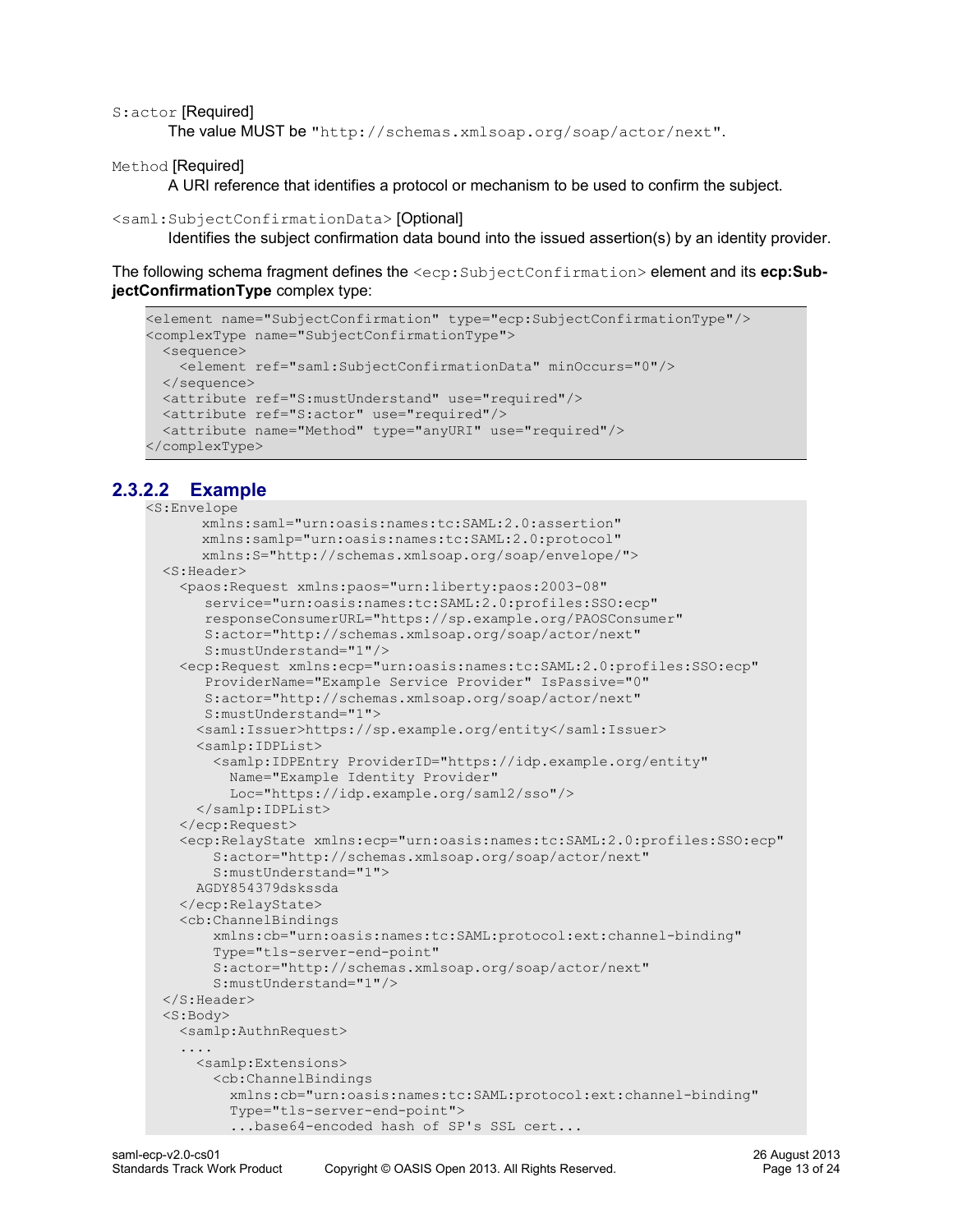```
 </cb:ChannelBindings>
       </samlp:Extensions>
 ....
    </samlp:AuthnRequest>
   </S:Body>
</S:Envelope>
```
# <span id="page-13-2"></span>**2.3.3 ECP Determines Identity Provider**

The client determines which identity provider is appropriate, possibly influenced by information found in the <ecp:Request> header block received in the previous step. It is out of scope how the client is provisioned with identity provider information, but SAML V2.0 metadata [\[SAML2Meta\],](#page-8-1) or a derivative, MAY be used.

It bears noting that the identification of the identity provider, the determination of its location on the network, and the strong verification of its identity in communicating with it (in the following step) are all absolutely critical to the security of this profile and the protection of the user's credentials. In particular, the use of ordinary commercial web TLS infrastructure (of the form common at the time of this specification's authoring) do **not** provide strong guarantees, and sole reliance on that mechanism is discouraged.

# <span id="page-13-1"></span>**2.3.4 ECP Routes <samlp:AuthnRequest> to Identity Provider**

The client routes the SOAP envelope containing the  $\leq$ samlp:AuthnRequest> message on to the selected identity provider, using a modified form of the SAML SOAP binding [\[SAML2Bind\].](#page-7-9) Any header blocks received from the service provider MUST be removed.

The SAML request is submitted via the SAML SOAP binding in the usual fashion, but the identity provider MAY respond to the client's HTTP request with an HTTP response containing, for example, an HTML login form or some other presentation-oriented response. A sequence of HTTP exchanges MAY take place, but ultimately the identity provider MUST complete the SAML SOAP binding exchange and return a SAML response.

However, the use of HTML and a presentation-oriented interface for authentication is NOT RECOMMEN-DED. Identity providers and clients SHOULD support the use of SOAP- or HTTP-based authentication mechanisms that can be implemented without (or with minimal) user interface support.

If the client supports the use of channel bindings and the service provider requested their use, the client MUST include at least one <cb:ChannelBindings> SOAP header block in the SOAP message to the identity provider, derived from the channel between the client and the service provider. Within each header block, the  $Type$  attribute MAY be set to the channel binding type (if known), and the raw channel binding data MUST be base64-encoded and the result used as the content of the element (per the "de-fault" encoding specified in [\[ChanBind\]\)](#page-6-0). The S: actor attribute MUST be set to "http://schemas.xmlsoap.org/soap/actor/next".

# <span id="page-13-0"></span>**2.3.4.1 "Holder of Key" Subject Confirmation**

If the client, service provider, and identity provider all support the use of the "Holder of Key" subject confirmation method (and if it is to be used), then the client MUST demonstrate proof of possession of a key in communicating with the identity provider. This specification does not prescribe the means by which this is done, but for interoperability the following mechanisms are enumerated:

- TLS Client Authentication
- An enveloped XML Signature over the entire SOAP message (see Section [2.3.11\)](#page-20-0)

Other forms of authentication MAY be used in conjunction with this step; see Section [2.3.5.1](#page-14-0) for further discussion.

In the case that an XML Signature or related mechanism is used (in other words, if proof of possession is independent of the transport), the client MAY attach an additional set of  $\langle$ cb:ChannelBindings> SOAP header blocks to the message that carry channel bindings between the client and the identity pro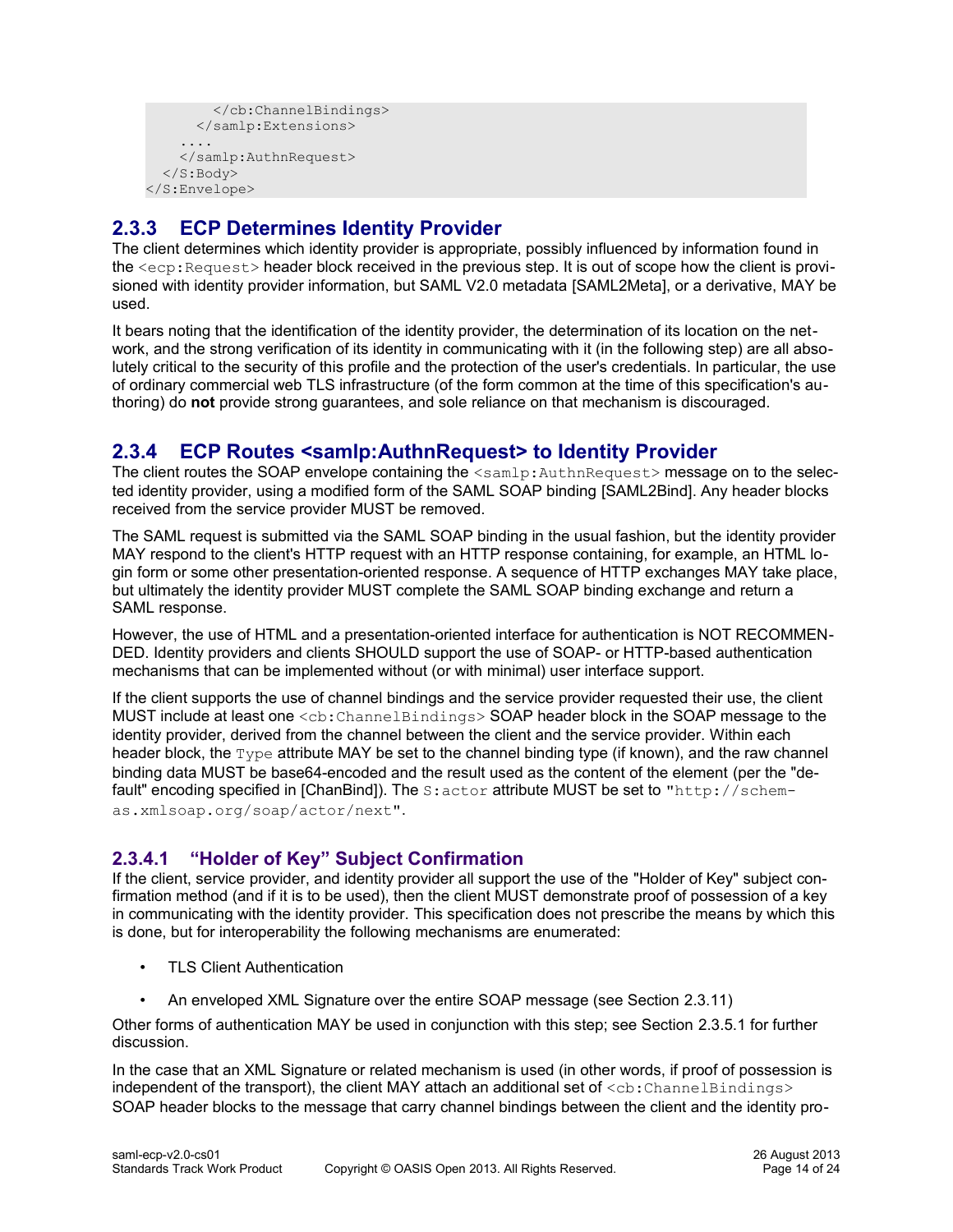vider, using the same encoding rules. Such header blocks are distinguished from those representing the client/service provider channel by the **absence** of the S:actor XML attribute.

# **2.3.4.2 Example**

Typically this request would be accompanied by some form of HTTP or TLS client authentication.

```
<S:Envelope
      xmlns:samlp="urn:oasis:names:tc:SAML:2.0:protocol"
      xmlns:S="http://schemas.xmlsoap.org/soap/envelope/">
   <S:Header>
     <cb:ChannelBindings
         xmlns:cb="urn:oasis:names:tc:SAML:protocol:ext:channel-binding"
         Type="tls-server-end-point"
        S:actor="http://schemas.xmlsoap.org/soap/actor/next"
        S:mustUnderstand="1">
          ...base64-encoded hash of SP's SSL cert...
    </cb:ChannelBindings>
   </S:Header>
   <S:Body>
    <samlp:AuthnRequest>
 ....
      <samlp:Extensions>
        <cb:ChannelBindings
          xmlns:cb="urn:oasis:names:tc:SAML:protocol:ext:channel-binding"
          Type="tls-server-end-point">
           ...base64-encoded hash of SP's SSL cert...
        </cb:ChannelBindings>
      </samlp:Extensions>
 ....
    </samlp:AuthnRequest>
  </S:Body>
</S:Envelope>
```
# <span id="page-14-1"></span>**2.3.5 Identity Provider Identifies Principal**

At any time during or subsequent to the previous step, the identity provider MUST establish the identity of the principal (unless it returns an error to the service provider). The ForceAuthn  $\leq$ samlp:AuthnRe $ques$ t> attribute, if present with a value of  $true$ , obligates the identity provider to freshly establish this identity, rather than relying on an existing session it may have with the principal. Otherwise, and in all other respects, the identity provider may use any means to authenticate the user agent, subject to any requirements included in the <samlp:AuthnRequest> message in the form of the <samlp:RequestedAuthnContext> element.

# <span id="page-14-0"></span>**2.3.5.1 "Holder of Key" Authentication**

If "Holder of Key" subject confirmation is to be used, then the identity provider MAY use TLS client authentication to identify the principal. The identity provider MAY validate the presented X.509 certificate as described in [\[RFC5280\],](#page-7-10) but this is by no means a requirement.

The key obtained as a result of the TLS handshake, XML Signature, or other mechanism MUST be known to be associated with the principal (see Section 2.4 of [\[SAML2HOK\]](#page-7-0) in the case that an X.509 certificate is obtained). Precisely how the identity provider satisfies this requirement is out of scope, but of course direct authentication of the principal via an X.509 certificate may offer significant benefits for some deployments.

Failure to demonstrate proof of possession of a key known to be associated with the principal MUST result in an authentication failure.

In the case that TLS Client Authentication is not used but the SOAP message is integrity protected in some other fashion, the identity provider MAY rely on the assistance of any included <cb: Channel-Bindings> SOAP header blocks without an S:actor attribute to verify the channel between the client and itself. An identity provider SHOULD insist on verification of channel bindings between itself and the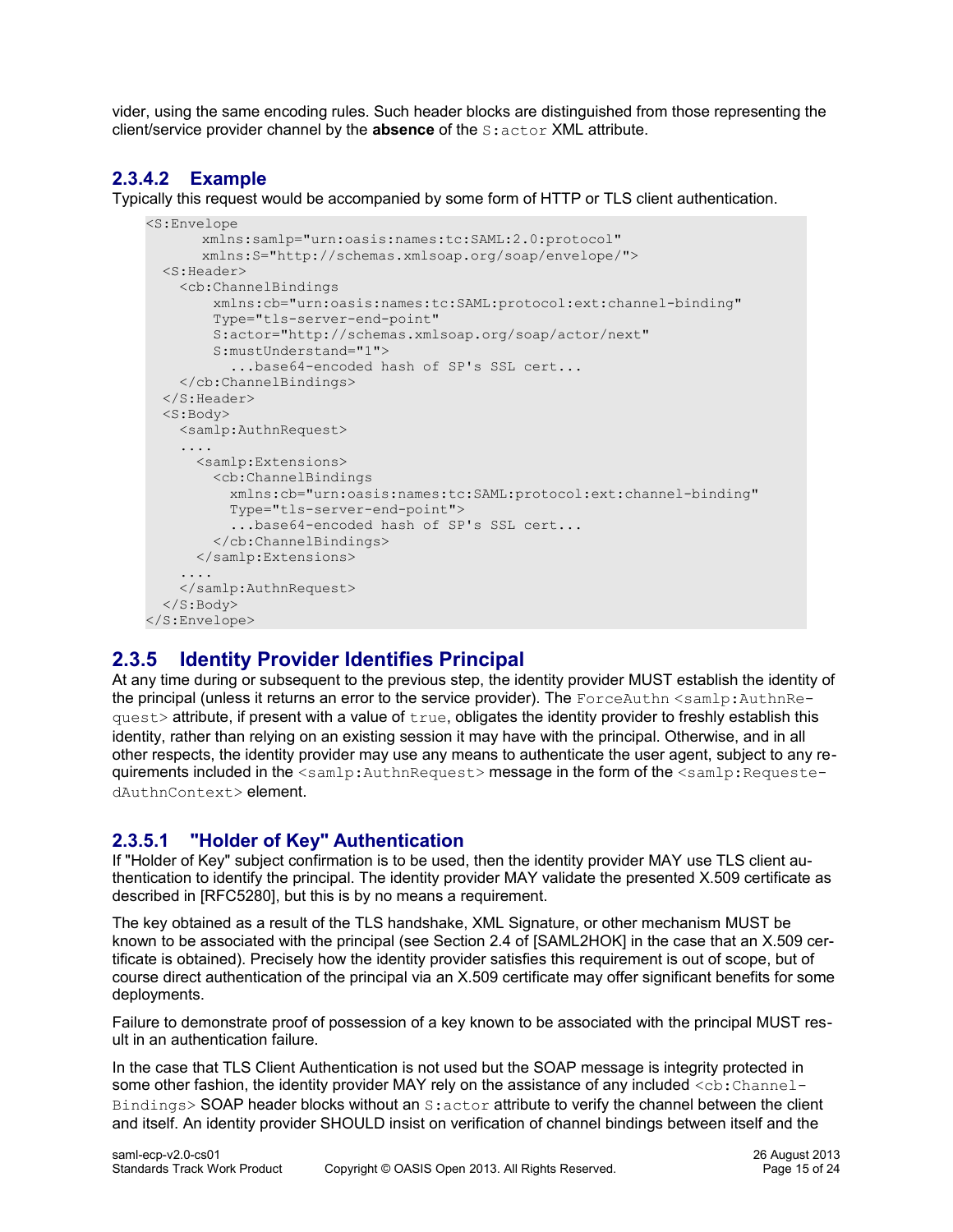client before accepting a signed message as proof of key possession. If channel bindings are supplied and cannot be verified, then the identity provider MUST fail the authentication.

# <span id="page-15-1"></span>**2.3.6 Identity Provider Issues <samlp:Response> to ECP**

Regardless of the success or failure of authentication of the principal and of processing the  $\langle \text{samlp:Au} - \rangle$ thnRequest> message, the identity provider MUST return a <samlp: Response> message or SOAP fault. The response is conveyed using the SAML SOAP binding [\[SAML2Bind\],](#page-7-9) with the  $\leq$ samlp:Response> message in the body (unless a SOAP fault is signaled).

In the case of "Bearer" subject confirmation, the rules for the response specified in the Browser SSO profile in Section 4.1.4.2 of [\[SAML2Prof\]](#page-8-9) MUST be followed.

In the case of "Holder of Key" subject confirmation with an X.509 certificate, the rules for the response specified in the Holder of Key Web Browser profile in Section 2.7.3 of [\[HOKSSO\]](#page-7-3) MUST be followed. If an X.509 certificate is not used, then the same rules MUST be followed, except that the <ds:KeyInfo>ele-ment in the included <saml: SubjectConfirmationData> element is not constrained by [\[SAML2HOK\]](#page-7-0) and is left to the discretion of the identity provider. Typically a bare key representation is suggested.

If a response is included, the SOAP envelope MUST contain an  $\langle$ ecp: Response> SOAP header block whose AssertionConsumerServiceURL attribute is set to the location to which the <samlp:Response> message is to be delivered by the client. The location is derived from the <samlp:AuthnRequest> message. See Section 4.2.4.4 of [\[SAML2Prof\].](#page-8-9)

The SOAP envelope MAY contain an <ecp: RelayState> SOAP header block (typically in the case of an unsolicited response).

If the request contains a <saml:Conditions> element containing a <saml:AudienceRestriction> element containing a <saml:Audience> of "urn:oasis:names:tc:SAML:2.0:conditions:delegation", the identity provider MAY interpret this as a request for issuance of an assertion containing an audience restriction identifying the identity provider itself. This allows for the fact that the service provider may wish to request the ability to present the assertion back to the identity provider as part of a subsequent delegation profile, but may not be able to identify the identity provider by name in advance.

If the identity provider successfully authenticated the  $\leq$ samlp:AuthnRequest> message by means of a digital signature, then it SHOULD include an  $\langle exp:RequestAuthorlicate \triangle SOAP$  header block in the SOAP envelope.

# <span id="page-15-0"></span>**2.3.6.1 <ecp:RequestAuthenticated> Header Block**

The <ecp: RequestAuthenticated> element is a SOAP header block that signals to an interested client that the identity provider authenticated the <samlp:AuthnRequest> message by means of a digital signature. It contains the following attributes and elements:

```
S:mustUnderstand [Optional]
       The value can be "1" (true) or "0" (false).
```

```
S:actor [Required]
```
The value MUST be "http://schemas.xmlsoap.org/soap/actor/next".

The following schema fragment defines the <ecp:RequestAuthenticated> element and its **ecp:RequestAuthenticatedType** complex type:

```
<element name="RequestAuthenticated" type="ecp:RequestAuthenticatedType"/>
<complexType name="RequestAuthenticatedType">
  <sequence/>
  <attribute ref="S:mustUnderstand"/>
  <attribute ref="S:actor" use="required"/>
</complexType>
```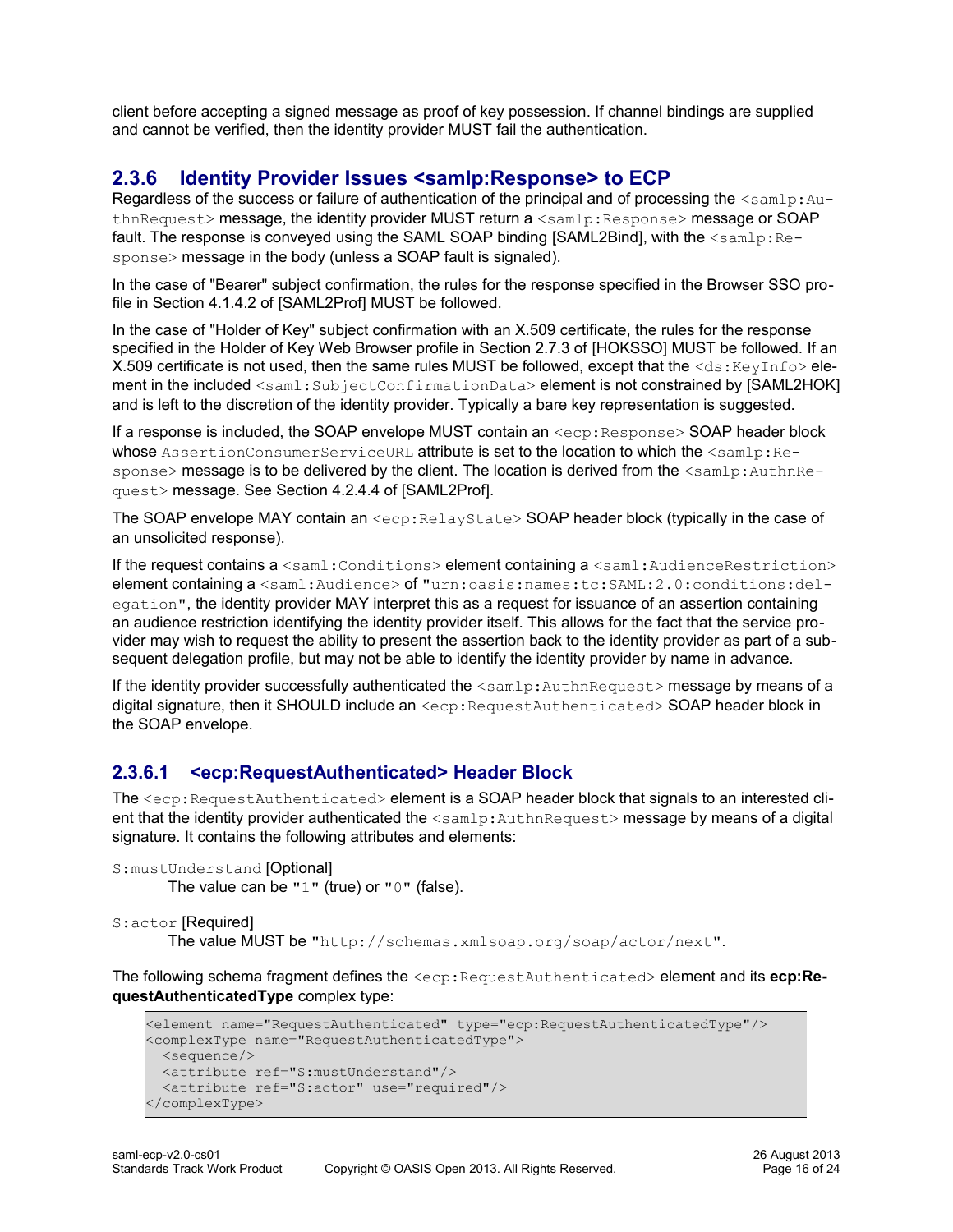# <span id="page-16-2"></span>**2.3.6.2 Verification of Channel Bindings**

The identity provider is also responsible for verifying channel bindings supplied by the client and service provider (by comparing them).

The service provider's channel bindings (if any) are located within <cb: ChannelBindings> elements in the <samlp:Extensions> element of the <samlp:AuthnRequest> message. If such extensions exist but the <samlp:AuthnRequest> message is unsigned, or if the client did not supply at least one matching <cb:ChannelBindings> SOAP header block with the S:actor attribute set to "http://schemas.xmlsoap.org/soap/actor/next", then the identity provider MUST respond with a <samlp:Response> message containing an error status.

Additionally, if the service provider does not include any  $\langle$ cb:ChannelBindings> elements in its <samlp:AuthnRequest> message, and the client includes a <cb:ChannelBindings> SOAP header block in its message with the  $s$ : actor attribute set to

"http://schemas.xmlsoap.org/soap/actor/next", then the identity provider MUST respond with a  $\langle \text{sample:Response} \rangle$  message containing an error status.

Assuming channel bindings are supplied by both parties, and a match exists, then the identity provider MUST include at least one <cb: ChannelBindings> element in the <saml: Advice> element of any <saml:Assertion> elements that it returns to the client for delivery to the service provider. It also MUST include the same <cb: ChannelBindings> element(s) as SOAP header blocks in its message to the client. All such <cb: ChannelBindings> elements MAY contain no element content (optionally indicating the type of channel bindings that it verified, if known, or simply acting as an empty signalling element).

Note that the identity provider need not understand or "support" the various types of channel bindings it may encounter in these comparisons. It need only match the  $Type$  attributes (if set) and element content via a binary comparison.

# <span id="page-16-1"></span>**2.3.6.3 "Holder of Key" Subject Confirmation**

If "Holder of Key" subject confirmation is used, and the response from the identity provider is not an error or fault, then the identity provider MUST include a <ecp: SubjectConfirmation> SOAP header block with a Method of "urn:oasis:names:tc:SAML:2.0:cm:holder-of-key". The header block MUST contain a <saml:SubjectConfirmationData> element identical to that from the SAML assertion(s) included in the response for the "Holder of Key" confirmation method. That is, it must identify the proof key to be used by the client.

# **2.3.6.4 Example**

```
<S:Envelope
    xmlns:saml="urn:oasis:names:tc:SAML:2.0:assertion"
    xmlns:samlp="urn:oasis:names:tc:SAML:2.0:protocol"
    xmlns:S="http://schemas.xmlsoap.org/soap/envelope/">
   <S:Header>
     <ecp:Response xmlns:ecp="urn:oasis:names:tc:SAML:2.0:profiles:SSO:ecp"
        AssertionConsumerServiceURL="https://sp.example.org/PAOSConsumer" 
        S:actor="http://schemas.xmlsoap.org/soap/actor/next"
        S:mustUnderstand="1"/>
     <cb:ChannelBindings
        xmlns:cb="urn:oasis:names:tc:SAML:protocol:ext:channel-binding"
         Type="tls-server-end-point"
        S:actor="http://schemas.xmlsoap.org/soap/actor/next"
        S:mustUnderstand="1"/>
     <ecp:RequestAuthenticated 
       xmlns:ecp="urn:oasis:names:tc:SAML:2.0:profiles:SSO:ecp"
       S:actor="http://schemas.xmlsoap.org/soap/actor/next"/>
   </S:Header>
   <S:Body>
     <samlp:Response>
       ....
```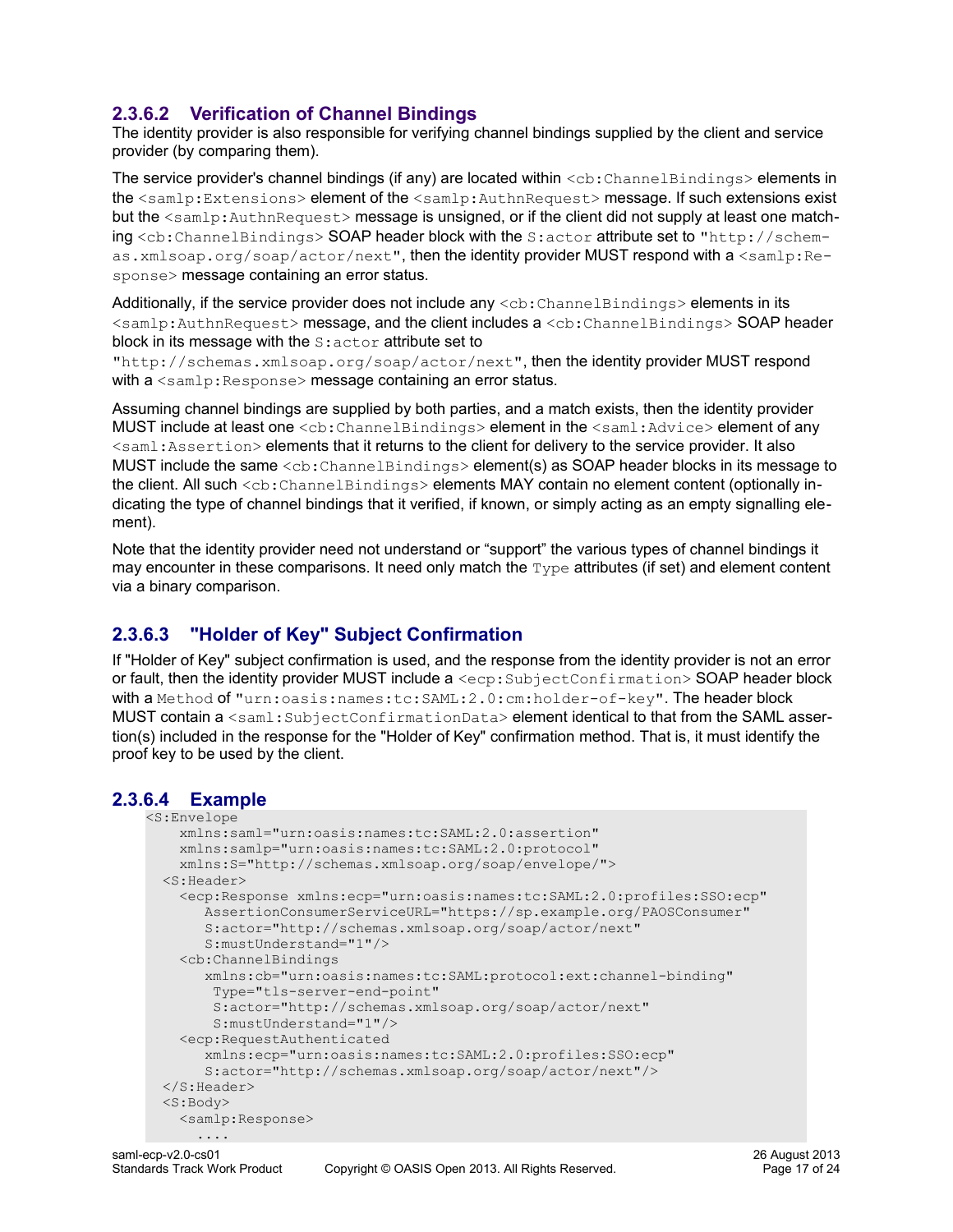```
 <saml:Assertion>
         ....
         <saml:Advice>
           <cb:ChannelBindings
              xmlns:cb="urn:oasis:names:tc:SAML:protocol:ext:channel-binding"
              Type="tls-server-end-point"/>
         <saml:Advice>
          ....
       </saml:Assertion>
       ....
     </samlp:Response>
   </S:Body>
</S:Envelope>
```
# <span id="page-17-1"></span>**2.3.7 ECP Routes <samlp:Response> Message to Service Provider**

The client MUST compare the AssertionConsumerServiceURL attribute from the identity provider's <ecp:Response> SOAP header block to the responseConsumerURL attribute found in the  $\langle$ paos: Request> SOAP header block sent to the client by the service provider (see Section [2.3.2\)](#page-10-0). This comparison is used for security purposes to confirm the correct response destination. If the values do not match, then the client MUST generate a SOAP fault response to the service provider and MUST NOT return the SAML response it received from the identity provider.

If the client included one or more  $\langle$ cb:ChannelBindings> SOAP header blocks in its request to the identity provider, but no  $\langle$ cb:ChannelBindings> SOAP header blocks are in the response from the identity provider, the client MUST generate a SOAP fault response to the service provider. While a conformant identity provider would generate a SAML error response anyway, the absence of such information could instead indicate that the identity provider did not support the channel bindings extension at all.

Otherwise, the client routes the SOAP envelope containing the <samlp:Response> message (or SOAP fault) back to the service provider at the location designated by the identity provider's  $\langle$ ecp: Response $\rangle$ SOAP header block using the PAOS binding. Any header blocks received from the identity provider MUST be removed first.

The client may need to add <paos: Response> and <ecp: RelayState> SOAP header blocks to the SOAP Envelope as follows:

The  $<$ paos: Response $>$  SOAP header block in the response to the service provider is generally used to correlate the response to an earlier request from the service provider. In this profile, the header is not strictly required since the <samlp:Response> element's InResponseTo attribute can be used for this purpose, but if the <paos: Request> SOAP header block contained a messageID, then a <paos: Response> SOAP header block MUST be added, with its refToMessageID attribute set to that value. See Section 10 of IPAOSI.

The  $\langle exp:RelayState\rangle$  header block value is typically provided by the service provider to the client with its request, but if the identity provider is producing an unsolicited response (without having received a corresponding SAML request), then it MAY include a header block in its response to the client that indicates, based on mutual agreement with the service provider, how to handle subsequent interactions with the client. This MAY be the URL of a resource at the service provider.

If the service provider included an  $\langle$ ecp:RelayState> SOAP header block in its request, or if the identity provider included an <ecp: RelayState> SOAP header block in its response, then the client MUST include an identical header block with the response sent to the service provider. The service provider's value for this header block (if any) MUST take precedence.

# <span id="page-17-0"></span>**2.3.7.1 "Holder of Key" Subject Confirmation**

If "Holder of Key" subject confirmation is used, the client MUST demonstrate proof of possession of the key identified by the  $\langle$ ecp:SubjectConfirmation> header block described by Section [2.3.6.3.](#page-16-1) This specification does not prescribe the means by which this is done, but for interoperability the following mechanisms are enumerated: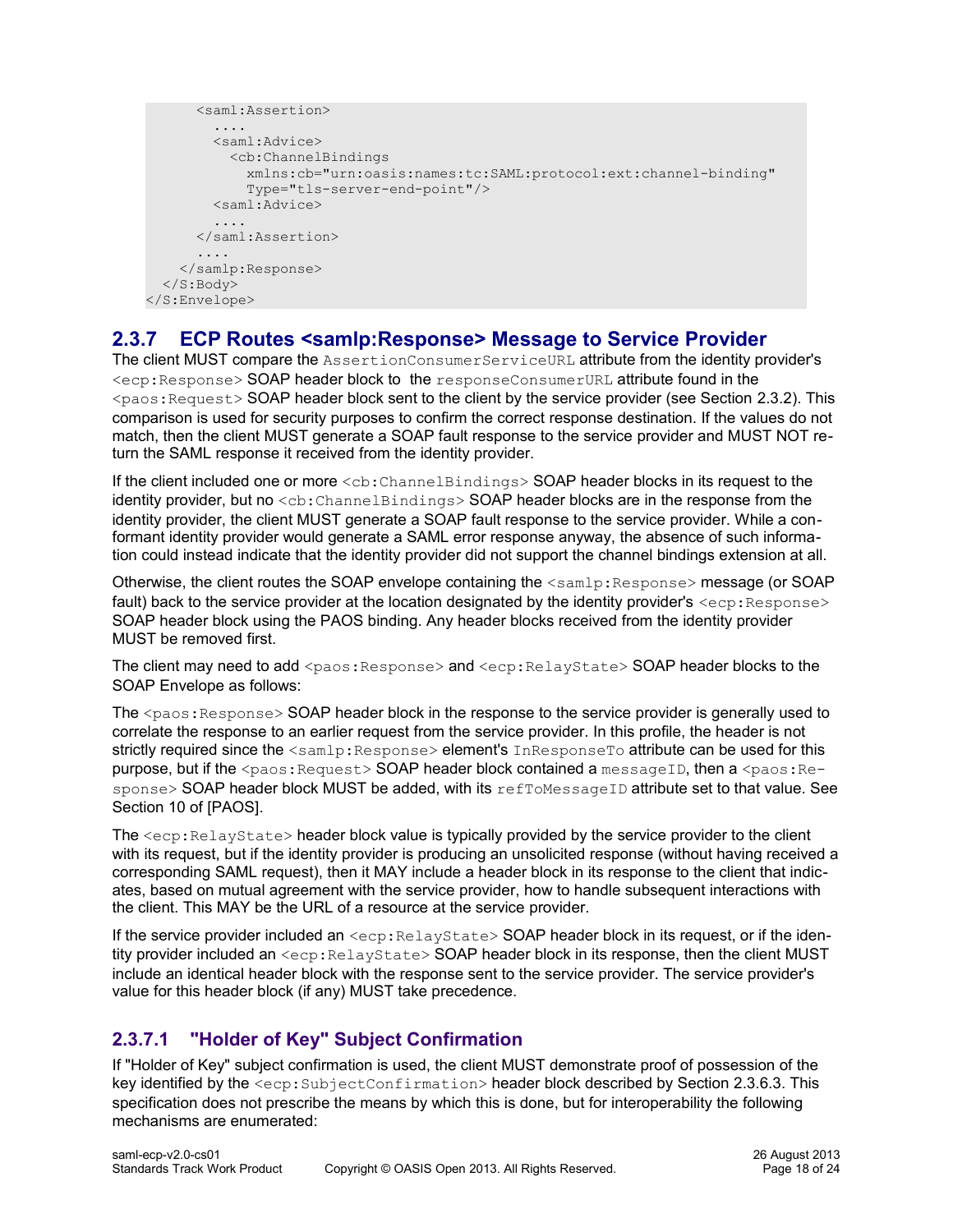- TLS Client Authentication
- An enveloped XML Signature over the entire SOAP message (see Section [2.3.11\)](#page-20-0)

### **2.3.7.2 Example**

```
<S:Envelope
    xmlns:saml="urn:oasis:names:tc:SAML:2.0:assertion"
     xmlns:samlp="urn:oasis:names:tc:SAML:2.0:protocol"
    xmlns:S="http://schemas.xmlsoap.org/soap/envelope/">
   <S:Header>
     <ecp:RelayState xmlns:ecp="urn:oasis:names:tc:SAML:2.0:profiles:SSO:ecp"
         S:actor="http://schemas.xmlsoap.org/soap/actor/next"
         S:mustUnderstand="1">
       AGDY854379dskssda
     </ecp:RelayState>
   </S:Header>
   <S:Body>
     <samlp:Response>
      ....
       <saml:Assertion>
         ....
        <saml:Advice>
           <cb:ChannelBindings
             xmlns:cb="urn:oasis:names:tc:SAML:protocol:ext:channel-binding"
             Type="tls-server-end-point"/>
         <saml:Advice>
         ....
       </saml:Assertion>
       ....
    </samlp:Response>
  </S:Body>
</S:Envelope>
```
# <span id="page-18-1"></span>**2.3.8 Service Provider Grants or Denies Access to Principal**

Once the service provider has received the SAML response in an HTTP request (in a SOAP Envelope using PAOS), it MUST process the response in accordance with the rules specified by the Browser SSO profile in Sections 4.1.4.3 and 4.1.4.5 of [\[SAML2Prof\].](#page-8-9) That is, the same processing rules used when receiving the <samlp:Response> with the HTTP POST binding generally apply to the use of PAOS.

If "Holder of Key" subject confirmation is used in conjunction with an X.509 certificate, then any such assertion(s) contained in the response MUST be confirmed in accordance with the SAML V2.0 Holder-of-Key Assertion Profile [\[SAML2HOK\],](#page-7-0) with the confirmation key obtained via the verification of a supported proof mechanism as described by Section [2.3.7.1.](#page-17-0) If an X.509 certificate is not used, then the service provider MUST verify that the key identified by the <saml:SubjectConfirmationData> element matches the key used by the client, but the exact means are outside the scope of this specification.

In addition, if the service provider included at least one  $\langle$ cb: ChannelBindings> extension in its <samlp:AuthnRequest>, any <saml:Assertion> received SHOULD be rejected if it does not contain a corresponding <cb:ChannelBindings> extension in its <saml:Advice> element.

In the case of an error in processing the response, the service provider MUST return an HTTP error status. Otherwise, it may respond with the service data or other information, or with a redirection to the original request location, or any other valid HTTP response. It MAY rely on cookies [\[RFC6265\]](#page-7-11) to maintain a session with the client.

# <span id="page-18-0"></span>**2.3.9 Security Considerations**

The <samlp:AuthnRequest> message MUST be signed if the channel bindings extension option is used.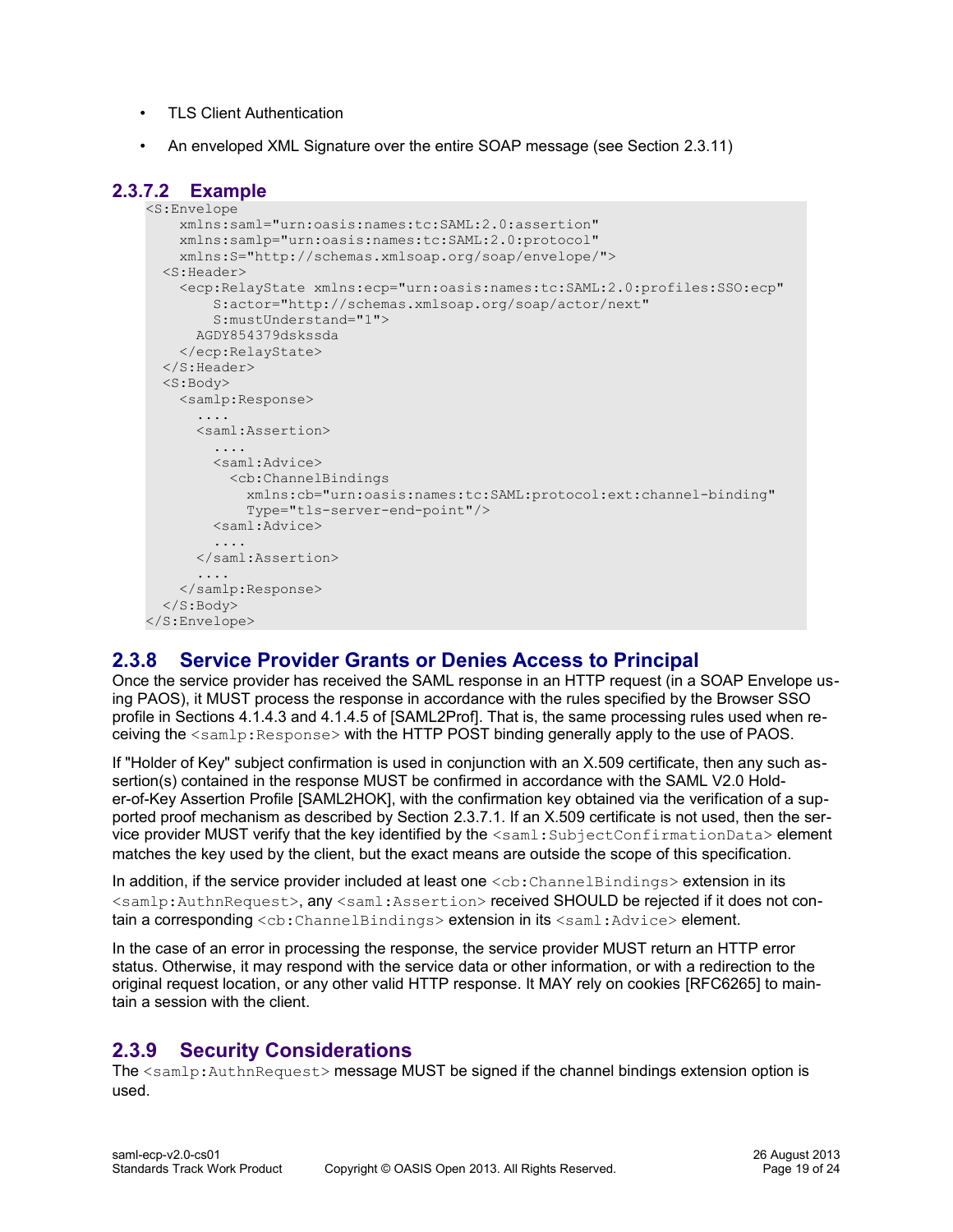Per the rules specified by the Browser SSO and Holder of Key Browser profiles, the assertions enclosed in the  $\leq$ samlp:Response> MUST be integrity protected (typically signed) at either the individual assertion or response level.

The delivery of the response in the SOAP envelope via PAOS is essentially analogous to the use of the HTTP POST binding and security countermeasures appropriate to that binding are assumed.

All SOAP headers SHOULD be integrity protected (even in the case of "Bearer" subject confirmation), such as with the use of TLS over every HTTP exchange with the client, though alternative mechanisms MAY be employed.

The service provider SHOULD be authenticated to the client. Server-side TLS authentication may be used, but channel bindings are RECOMMENDED for this purpose, as they can help to address many of the exposures common to commercial TLS infrastructure (assuming the identity provider is trustworthy).

The client MUST authenticate the identity provider during the transmission of the <samlp:AuthnRequest> message and prior to the submission of credentials vulnerable to theft. The client SHOULD be authenticated to the identity provider, such as by maintaining an authenticated session. Any HTTP exchanges subsequent to the delivery of the  $\leq$ samlp:AuthnRequest> message and before the identity provider returns a <samlp:Response> MUST be securely associated with the original request.

The assertions issued by the identity provider MAY be encrypted with a key that can be securely associated with the service provider. The key used SHOULD NOT be derived from a TLS certificate believed to belong to the service provider by means of probing endpoints unless that key is otherwise authenticatable and known to be usable for encryption. If a CBC-mode encryption algorithm is used, then it is strongly recommended that the <samlp:Response> message be digitally signed to address known weaknesses with the use of those algorithms [\[Enc2011\].](#page-8-10)

If "Holder of Key" subject confirmation is used in conjunction with a message-level proof of possession to the identity provider or service provider such as an XML Signature [\[XMLSig\]](#page-8-2) instead of a transport-level mechanism like TLS client authentication, then the use of channel bindings is RECOMMENDED. Absent such a mechanism, it is possible for a MITM to replay a signed message obtained from the legitimate client. Replay and freshness checking partially mitigate this threat.

Implementers are also encouraged to review the applicable security and privacy considerations outlined in [\[HOKSSO\]](#page-7-3) and [\[SAML2HOK\]](#page-7-0) (presuming that X.509 certificates are used).

### <span id="page-19-0"></span>**2.3.10 Use of Metadata**

The rules specified in the Browser SSO profile in Section 4.1.6 of [\[SAML2Prof\]](#page-8-9) apply to this profile as well. Specifically, <md:AssertionConsumerService> element(s) with a Binding attribute of "urn:oasis:names:tc:SAML:2.0:bindings:PAOS" SHOULD be used to describe the supported location(s) to which an identity provider may send responses to a service provider using this profile.

In addition, <md:SingleSignOnService> elements(s) with a Binding attribute of "urn:oasis:names:tc:SAML:2.0:bindings:SOAP" SHOULD be used to describe the supported location(s) to which a client may relay requests to an identity provider using this profile.

The cb:supportsChannelBindings attribute defined in [\[ChanBind\]](#page-6-0) SHOULD be added to both types of endpoints to indicate support for channel bindings in conjunction with this profile.

If "Holder of Key" subject confirmation is supported, the metadata usage described in Section 2.8 of [\[HOKSSO\]](#page-7-3) SHOULD be used in combination with appropriate hoksso: ProtocolBinding values.

An example of a conforming <md:SingleSignOnService> element with "Holder of Key" support is as follows:

```
<md:SingleSignOnService
 xmlns:md="urn:oasis:names:tc:SAML:2.0:metadata" 
 xmlns:hoksso="urn:oasis:names:tc:SAML:2.0:profiles:holder-of-key:SSO:browser"
 hoksso:ProtocolBinding="urn:oasis:names:tc:SAML:2.0:bindings:SOAP"
 Binding="urn:oasis:names:tc:SAML:2.0:profiles:holder-of-key:SSO:browser"
 Location="https://your-idp.example.org/some/path" />
```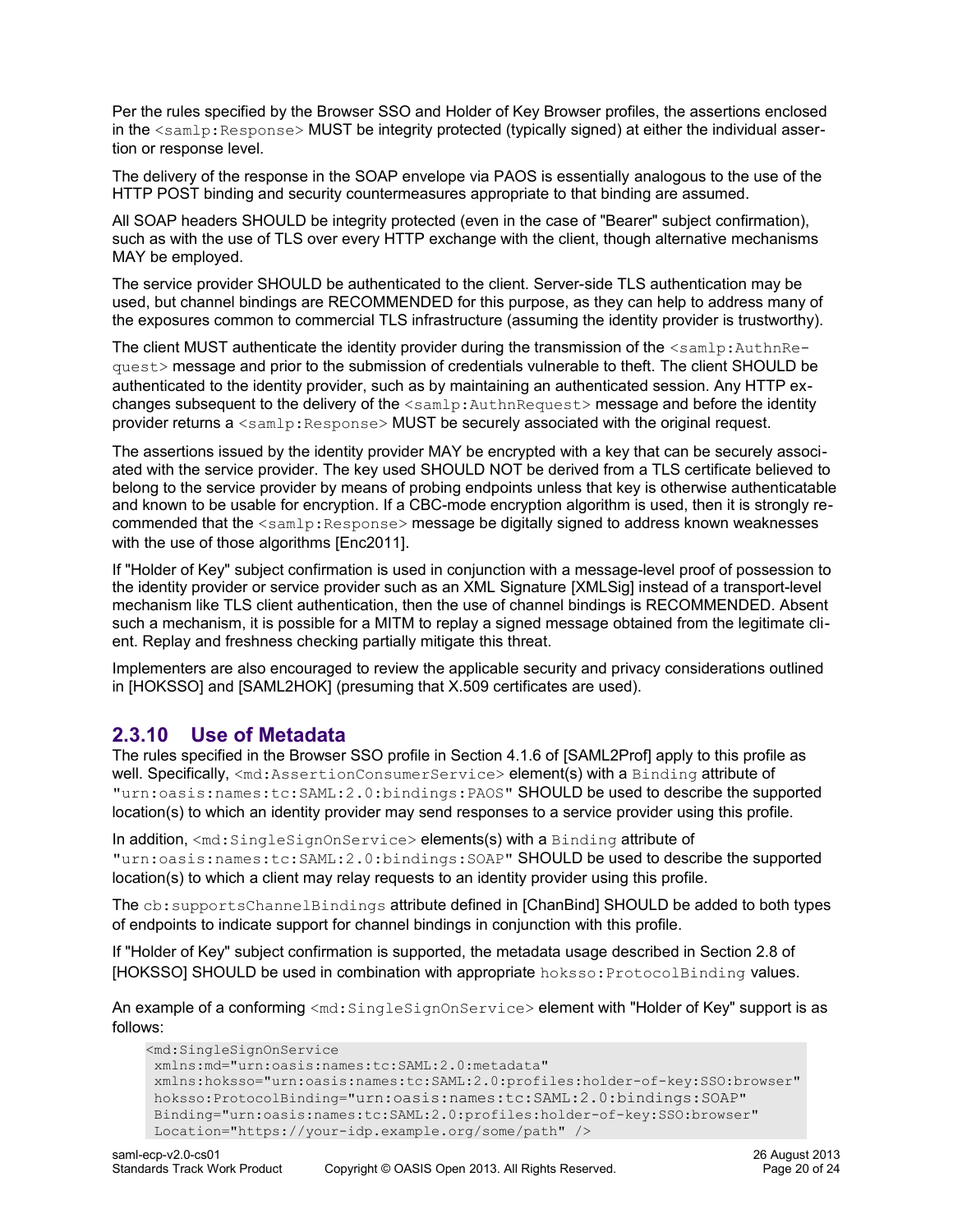Similarly, an example of a conforming <md:AssertionConsumerService> element with "Holder of Key" support is as follows:

```
<md:AssertionConsumerService index="1" isDefault="true"
 xmlns:md="urn:oasis:names:tc:SAML:2.0:metadata"
 xmlns:hoksso="urn:oasis:names:tc:SAML:2.0:profiles:holder-of-key:SSO:browser"
 hoksso:ProtocolBinding="urn:oasis:names:tc:SAML:2.0:bindings:PAOS"
 Binding="urn:oasis:names:tc:SAML:2.0:profiles:holder-of-key:SSO:browser"
 Location="https://your-sp.example.org/some/path" />
```
# <span id="page-20-0"></span>**2.3.11 Message Signing Profile**

A simple profile for whole-message signing is provided for use with this specification. If an XML Signature is applied by the client to the SOAP messages in Sections [2.3.4](#page-13-1) and/or [2.3.7,](#page-17-1) then it MUST conform to the following profile:

- The  $\text{&ds:Signature> element MUST$  be placed within a  $\text{&wsse:Security> SOAP header}$ block.
- The signature's  $\langle ds : S \text{ is the distance of } s \rangle$  MUST contain a single  $\langle ds : R \text{ is the distance of } s \rangle$  with an empty URI attribute (set to "") and MUST NOT contain a <ds: Transforms> element.
- The signature MUST NOT contain  $a \leq ds : 0 \text{ objects} >$  element.
- Since the entire message is being signed (minus the signature itself), any canonicalization method defined for use with [\[XMLSig\]](#page-8-2) may be used.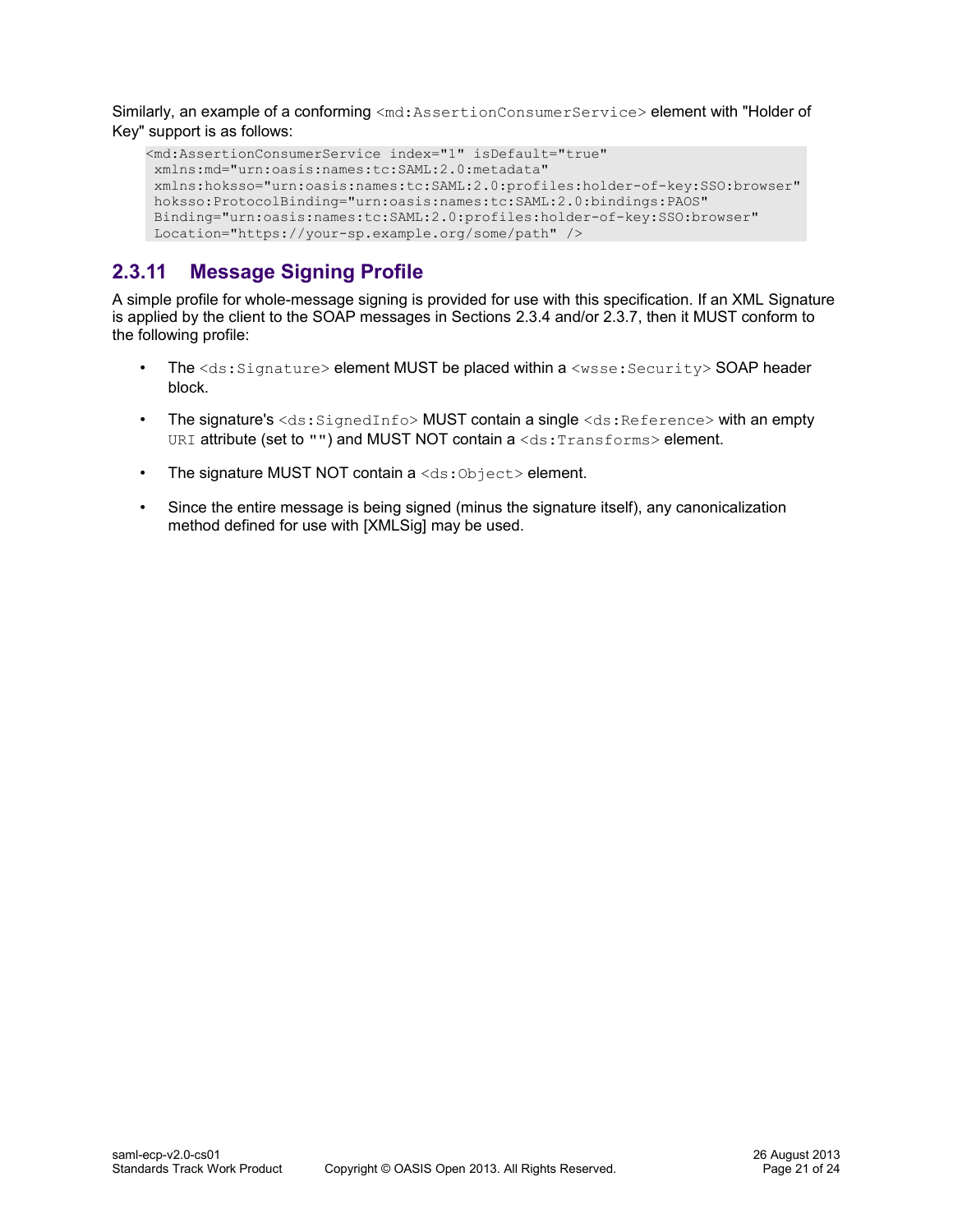# <span id="page-21-4"></span>**3 Conformance**

# <span id="page-21-3"></span>**3.1 SAML V2.0 Enhanced Client or Proxy Profile Version 2.0**

### <span id="page-21-2"></span>**3.1.1 Identity Provider Conformance**

An identity provider that conforms to this profile MUST adhere to the relevant normative text in Sectio[n](#page-9-1) [2.3,](#page-9-1) including the verification of channel bindings and the use of "Holder of Key" subject confirmation. The use of X.509 certificates as a proof mechanism MUST be supported. Other key forms are OPTIONAL.

It MUST support the use of HTTP Basic Authentication, TLS Client Authentication, and the XML Signature mechanism described in section [2.3.4.1.](#page-13-0)

It MUST also support verification of channel bindings of type "tls-server-end-point" [\[RFC5929\]](#page-7-13) between itself and the client during authentication via signed message.

# <span id="page-21-1"></span>**3.1.2 Service Provider Conformance**

A service provider that conforms to this profile MUST adhere to the relevant normative text in Section [2.3,](#page-9-1) and MUST support the use of channel bindings of type "tls-server-end-point" [\[RFC5929\].](#page-7-13)

Support for "Holder of Key" subject confirmation is OPTIONAL, but if supported then both TLS Client Authentication and the XML Signature mechanism described in Section [2.3.7.1](#page-17-0) MUST be supported as proof of possession mechanisms. The use of X.509 certificates with these mechanisms MUST be supported. Other key forms are OPTIONAL.

# <span id="page-21-0"></span>**3.1.3 Enhanced Client or Proxy Conformance**

An enhanced client or proxy that conforms to this profile MUST adhere to the relevant normative text in Section [2.3,](#page-9-1) and MUST support HTTP 1.1 [\[RFC2616\]](#page-7-14) and the use of cookies [\[RFC6265\].](#page-7-11)

It MUST support the use of channel bindings of type "tls-server-end-point" [\[RFC5929\],](#page-7-13) both with respect to the service provider and identity provider channels (the latter only if "Holder of Key" via a signature-based authentication mechanism is supported).

It MUST support the use of HTTP Basic Authentication [\[RFC2617\]](#page-7-12) and TLS Client Authentication to an identity provider.

Support for "Holder of Key" subject confirmation is OPTIONAL.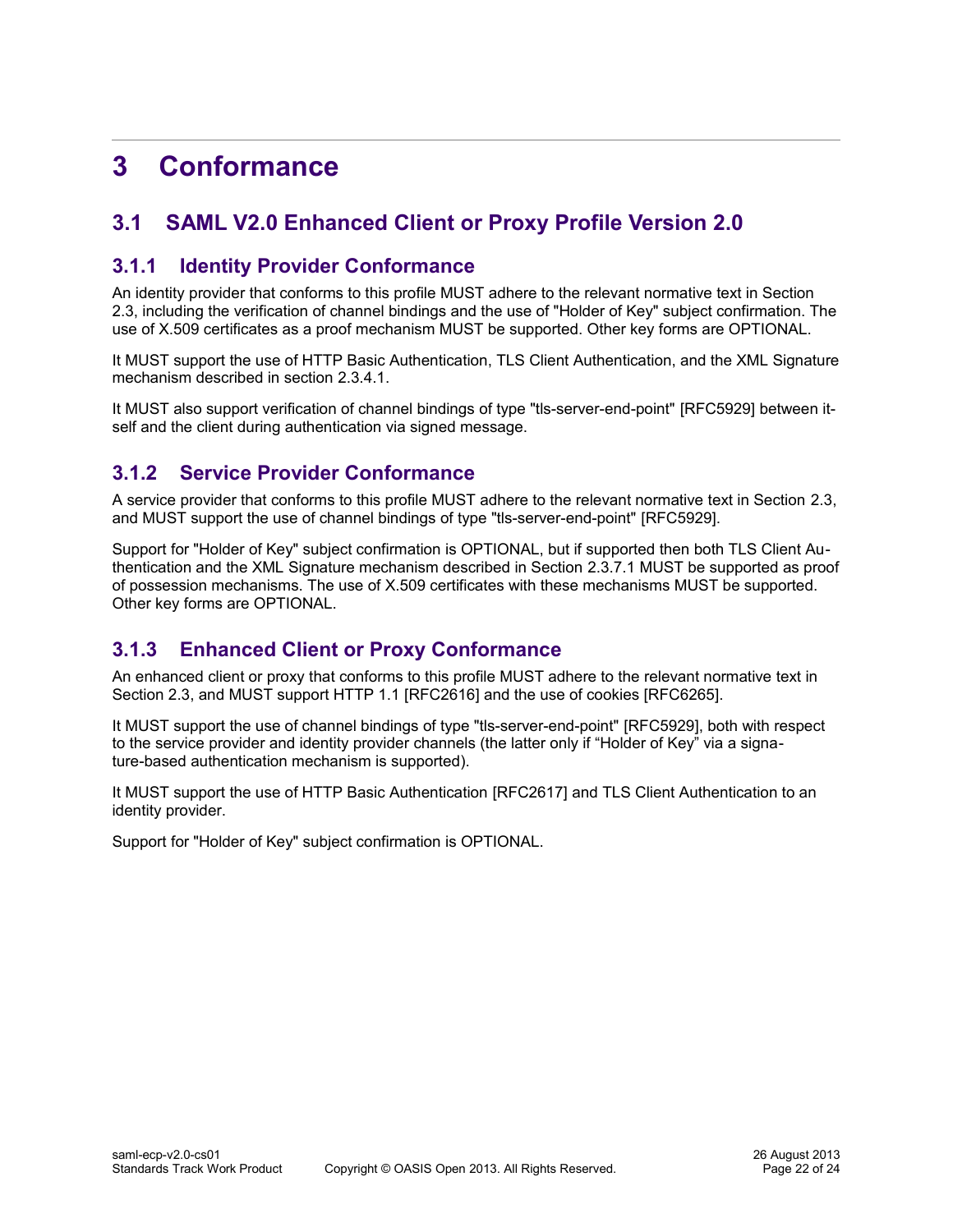# **Appendix A Acknowledgments**

The editors would like to acknowledge the contributions of the OASIS Security Services Technical Committee, whose voting members at the time of publication were:

- <span id="page-22-0"></span>• Scott Cantor, Internet2
- Thomas Hardjono, M.I.T.
- Frederick Hirsch, Nokia Corporation
- Rainer Hoerbe, Individual
- Mohammad Jafari, Veterans Health Administration
- Nate Klingenstein, Internet2
- Chad LaJoie, Covisint, a Compuware Company
- Hal Lockhart, Oracle
- Anil Saldhana, Red Hat

The editor would also like to acknowledge the following contributors:

- Nicolas Williams
- Simon Josefsson, SJD AB<br>• Venkat Yekkirala, NCSA
- Venkat Yekkirala, NCSA